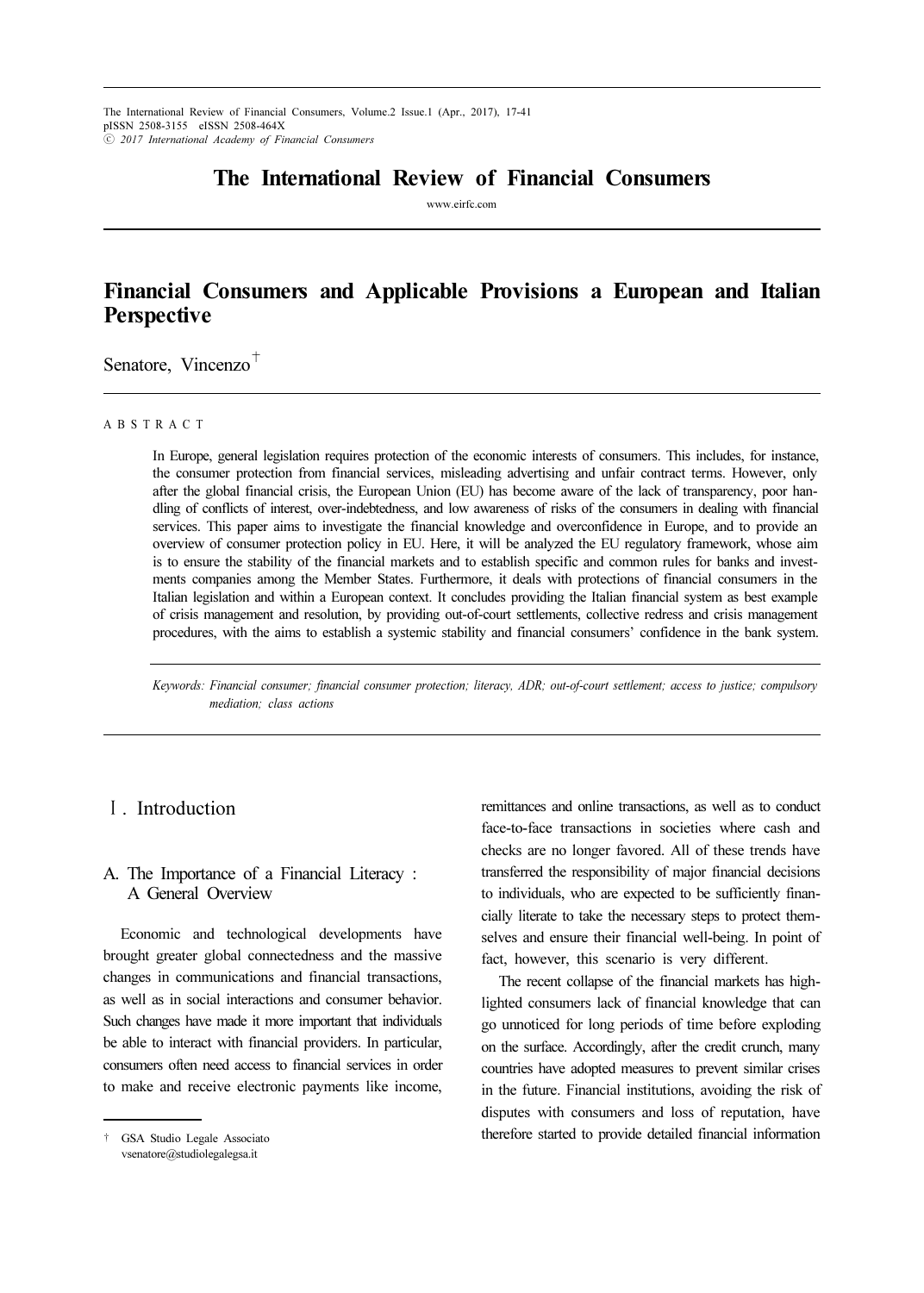| Rank           | Paese<br>2011    | Rank | Paese<br>2011        |
|----------------|------------------|------|----------------------|
| 1              | Denmark 8,31     | 31   | Spain 6,70           |
| $\overline{c}$ | <b>USA 8.08</b>  | 32   | Argentina 6,67       |
| 3              | Ireland 8,08     | 33   | Thailand 6,47        |
| 4              | Australia 8,00   | 34   | Japan 6,38           |
| 4              | Switzerland 8,00 | 35   | Greece 6,29          |
| 6              | Sweden 7,91      | 36   | Qatar 6,27           |
| 7              | Canada 7,86      | 37   | Slovak Republic 6,25 |
| 8              | Israel 7,83      | 38   | Hungary 6,21         |
| 9              | Finland 7,79     | 39   | Czech Republic 6,16  |
| 10             | Hong Kong        | 40   | Poland 6,04          |
| 10             | India 7,60       | 41   | <b>UAE 6,00</b>      |
| 12             | Netherlands 7,57 | 42   | Indonesia 5,86       |
| 13             | Norway 7,52      | 43   | Mexico 5,82          |
| 14             | Germany 7,50     | 44   | Italy 5,81           |
| 15             | Iceland 7,40     | 45   | Portugal 5,76        |
| 16             | Chile 7,33       | 46   | Korea 5,65           |
| 17             | Turkey 7,31      | 47   | Slovenia 5,52        |
| 18             | United Kingdom   | 48   | Jordan 5,50          |
| 19             | Belgium 7,24     | 49   | Ukraine 5,49         |
| 20             | Austria 7,18     | 50   | China Mainland 5,48  |
| 21             | Philippines 7,12 | 51   | Peru 5,41            |
| 22             | Taiwan 7,11      | 52   | Venezuela 5,37       |
| 23             | Malaysia 7,06    | 53   | Brazil 5,35          |
| 24             | New Zealand 7,04 | 54   | South Africa 5,01    |
| 25             | Singapore 6,94   | 55   | Lithuania 4,83       |
| 26             | Colombia 6,84    | 56   | Croatia 4,49         |
| 27             | Russia 6,75      | 57   | Estonia 4,42         |
| 28             | Luxembourg 6,72  | 58   | Romania 4,30         |
| 29             | Kazakhstan 6,72  | 59   | Bulgaria 3,73        |
| 30             | France 6,71      |      |                      |

Table 1. Level of Financial Skills

Source: IMD World Competitiveness Yearbook

to financial consumers about the characteristics and costs of services, ensuring the transparency and correctness of contractual conditions as well as their rights and obligations in the financial transactions<sup>1</sup>. Financial education has therefore become a strong need, through which financial consumers make aware choices and decisions on their investments. Nevertheless, international analysis shows a situation worrying in the baseline financial knowledge levels. A growing body of evidence suggests that many consumers still lack the knowledge they need to evaluate and make decisions about financial transactions and informed decisions.

A report of ABI, the association of Italian banks, informed that according to the World Competitiveness index of 2011 prepared by IMD (International Institute for Management Development), (see Table 1 below), the problem of financial illiteracy is a global phenomenon.

The data emerging from the above survey shows the difficulties of many countries in this area. According to the IMD world ranking, Italy, for instance, is at the forty-fourth place for the dissemination of financial and last among the G8 member states. A Doxa2 survey conducted in the same year also shows that 50% of young people between 18 and 29 years does not know what is a bond, 83% cannot orientate in asset management, while only 50% of the holders of a counter current is able to correctly read the own bank statement. According to a research conducted by the European House - Ambrosetti3, the average level of financial culture in Italy, according to a scale of 1 to 10, is 3.5 percentage points, against 5.18 in Germany, 4.68 in the UK, 3.87 in France. In the UK a lack of financial education costs Britain £ 3.4bn a year4. A research conducted by YouGov's Financial Services team into the financial literacy of the UK reveals that young adults are least likely to understand financial literature, with just 8% of UK 18 to 24 year-olds admitting to having a 'high understanding', compared to at least 20% of older age groups. Generally, half of all UK adults (50%) modestly rate themselves as having some understanding of financial products and services and only 15% say they have a 'very good' understanding. A minority of just 5% admitted to having "no understanding". In addition, that research reveals that online sources are the first port of call for consumers who don't understand a term used in documentation for a financial product, with the majority of respondents (58%) turning to the internet<sup>5</sup>.

<sup>1</sup> For the scope of this paper financial transactions mean banking and financial products.

<sup>2</sup> Italian Institute of Statistical Research and Public Opinion Analysis. <sup>3</sup> The European House-Ambrosetti-Consorzio Patti Chiari: L'educazione finanziaria in Italia: La prima misurazione del livello di cultura finanziaria degli italiani. Roma 25 November 2008.

<sup>4</sup> The Telegraph Journal, finance section, 7 January, 2013.

<sup>5</sup> See https://yougov.co.uk/news/2012/06/07/britains-financial-literacy/.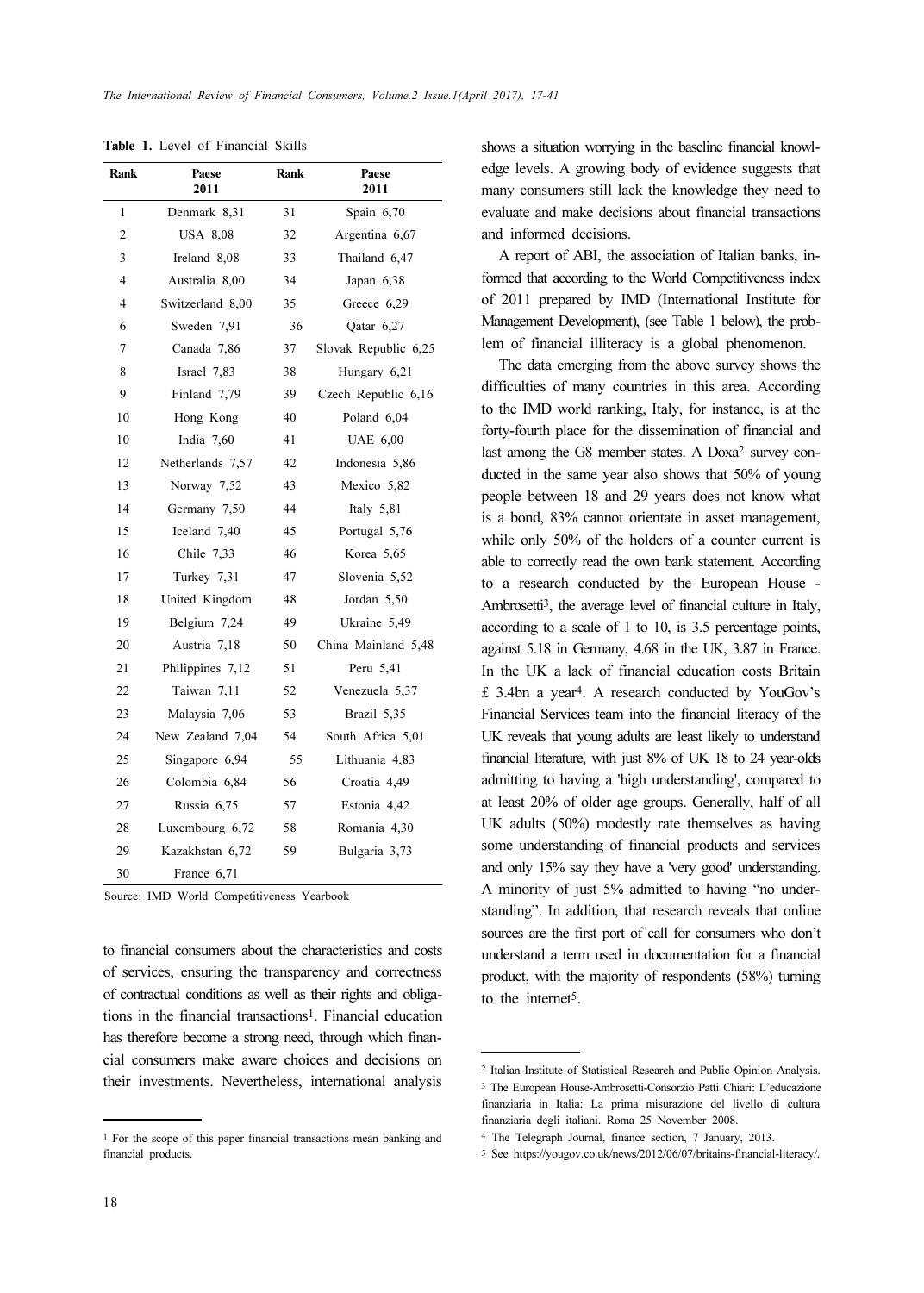## 1. The Role of the International Organizations in the Financial Education

The Organization for Economic Co-operation and Development ("OECD"), is one of the most active international institution in the world who has been promoting the importance of financial literacy in the world, recommending that it should start as early as possible. To get this goal, OECD started an inter-governmental project since 2003 with the objective of providing ways to improve financial education and literacy standards through the development of common financial literacy principle, adopting the "Recommendation on Principles and Good Practices for Financial Education and Awareness" (OECD, 2005b). Alongside these recommendations, the publication "Improving Financial Literacy: Analysis of Issues and Policies" details the reasons for focusing on financial education, and provides a first international overview of financial education work being undertaken in various countries (OECD, 2005a). Recognizing the increasingly global nature of financial literacy and education issues, in 2008 the OECD created the International Network on Financial Education (INFE) to facilitate the sharing of experience and expertise among worldwide public experts and to promote the development of both analytical work and policy recommendations. In this regard, the OECD has tested 15 year-olds on their knowledge of personal finances and ability to apply it to their financial problems. This is the first large-scale international study to assess the financial literacy of young people, the data collection was completed in Fall 2015, and the results will be published in the next Program for International Student Assessment ("PISA") study.

#### 2. European Union and Financial Literacy

The European Commission has provided impetus in the development of financial education in the EU, taking several practical steps towards promoting and involving financial education to improve information and raise awareness of consumer rights and interests. In this regard, on 2007, the European Commission convened an Expert Group on Financial Education with the aim to promote the exchange of ideas, experiences and best practices in the area of financial education.6 Next, it established

a European Database for Financial Education that lists and describes financial education resources that are available within member states.7 Currently, the European Commission has providing sponsorship/patronage to Member States and private actors in the organization of national or regional conferences and other events, which give visibility and impetus to the promotion of financial education in the EU, and supports the continued development of the Dolceta online resource.8 This project, started in 2003 and realized in collaboration with European Continuing Education Network and various European universities, has the objectives to educate students, vulnerable adults in the financial arena as well as to reduce the gap to university level and in the protection of academic consumption.

#### 3. National Strategies: The First Goal

According to Article 165 of the Treaty on the Functioning of the European Union, EU Member States are responsible for legislating on education. On this ground, several European countries have gained experience in financial education implementing in primary and secondary schools target programs as well as setting forth strategy plans to reduce the financial illiteracy.

In Czech Republic, for instance, the strategy was approved in May 2010 by the Czech Government. The financial education became compulsory in high schools at the beginning of the 2012. The Government is also working with the OECD looking at how to measure financial literacy (pilot program). On the other hand, in Spain there is a national program that covers all the financial sectors, including pension funds, called "Plan de Educación Financiera". This initiative is along similar lines to one conducted by the UK's Financial Services Authority, and it is informed by the principles and guide-

<sup>6</sup> You can get information on the EU Expert Group on http://www.

ec.europa.eu/

<sup>7</sup> The EDFE was discontinued and taken offline on 17 June 2011. However, a survey of financial literacy schemes in the EU is available at: http://ec.europa.eu/internal\_market/finservices-retail/docs/capability/ report\_survey\_en.pdf

<sup>8</sup> The Commission's on-line consumer education website to help teachers to incorporate financial matters into the school curriculum. With respect to consumer education in schools, the Commission will promote the sharing of best practices through an interactive community site for teachers. This new community site will replace the dolceta.eu site, and offer a platform for exchange of experiences, dialogue and teaching materials on consumer education.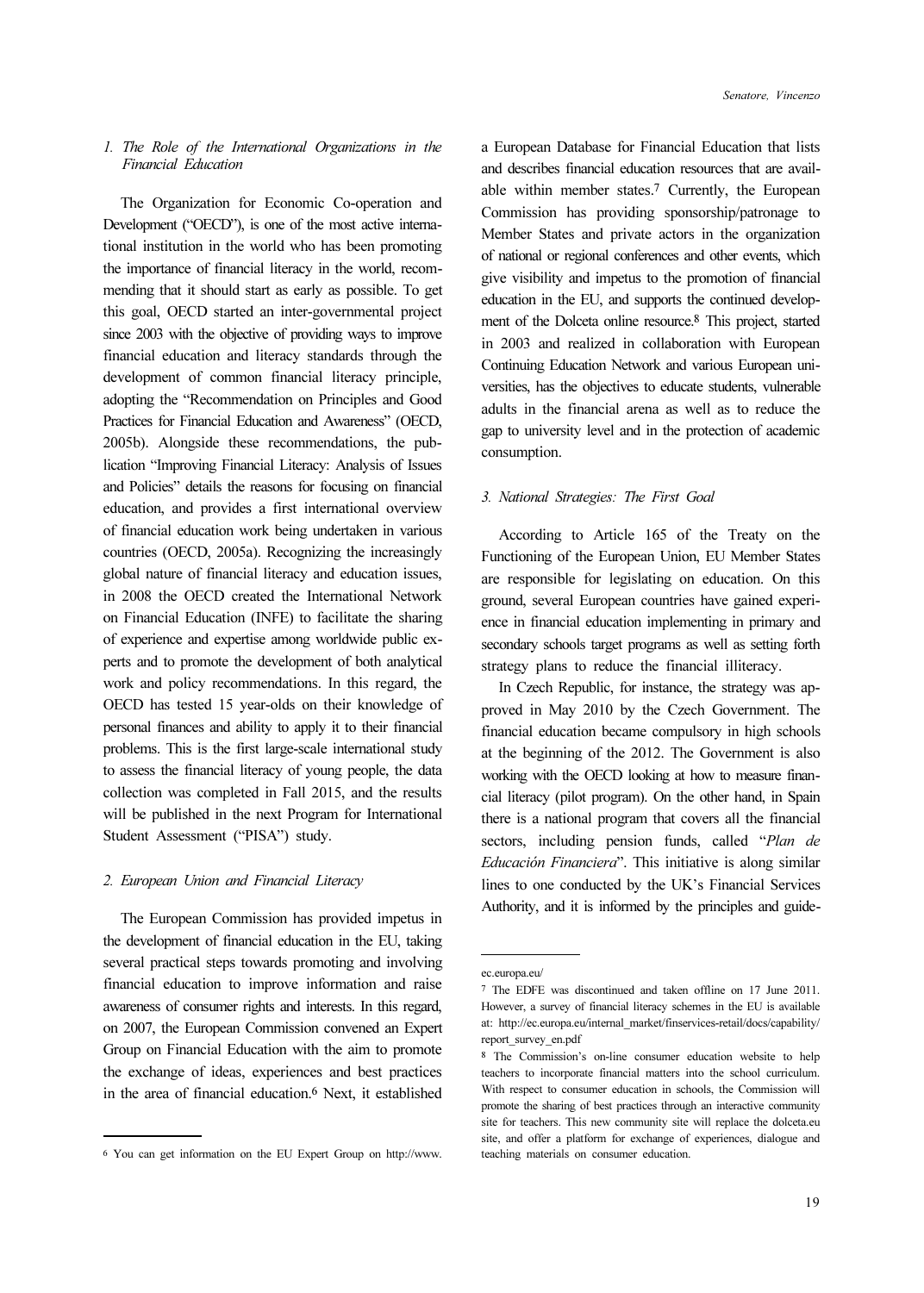lines of the OECD and European Commission. The Portuguese Parliament has adopted, instead, two acts addressing recommendations to the Government on possible sets of measures aimed at promoting financial literacy. In particular, one of the acts foresees in an express manner the objective that the Government takes into account the content of the National Plan on Financial Education, which is a joint initiative of the three sectorial national supervisory authorities. The Plan has considered the years 2011-2015 and it was decided that its governance model should include, apart from the Co-ordinating Commission (composed by representatives of the financial regulators), two Monitoring Committees and a Consultative Committee (these, including public entities, financial sector associations, consumer representatives, universities as well as other entities aiming at the promotion of financial literacy).

Other European countries are preparing national strategies, and several bills are pending in Parliament awaiting their approvals. In Italy, for instance, the Parliament is at present working on the adoption of a specific Bill on Financial Education, also considering some coordination issues.9 In the meantime, a recent law (n. 107/2015, so called "Buona Scuola"), concerning the reform of the public school in Italy has, inter alia, launched financial education program involving all school grades. In line with international best practice, the project is competence based and designed to help students develop the skills and knowledge necessary to make informed financial decisions.

In Poland, the Polish National Strategy on Financial Education is still in the early stage of development and has not been implemented. On the other hand, in Romania the Comisia de Supraveghere a Sistemului de Pensii Private is involved in a working group on development of a national strategy of financial education. The purpose of this strategy is to create a framework that all organizations involved in financial education, and policymaking in this area, will find useful and provide guidelines on developing financial education programs for the next five years.

By contrast, there are some EU countries where there is no national strategy on financial education, although a special body has been set up with the aim to determine principles on financial education initiatives themselves (such as in Ireland) or with the particular aim to improve financial literacy (such as in Denmark, Netherland and United Kingdom). In Ireland the National Steering Group on Financial Education was established by the then Financial Regulator (now Central Bank of Ireland) in late 2006, and included a range of stakeholders with an interest in personal finance and education. The purpose of the Steering Group was to encourage the development of personal finance education in the Republic of Ireland. The group conducted extensive work including a review of current practices and resources in financial education in Ireland and abroad and a financial competency framework was developed. This is a resource development tool that would support the creation of personal finance education initiatives and to define what a financially capable person should know and be able to do. While there is no 'national strategy' per se, the Steering Group published a report "Improving Financial Capability – a multi-stakeholder approach" in mid-2009, making commitments and recommendations intended to foster personal finance education in this country. The report sets out a roadmap for where the Steering Group saw financial education going in the future but there are no specific time spans.

In Belgium, on April 1, 2011, a law entered into force introducing the 'Twin Peaks' financial supervisory model. The law provides that the Financial Services and Markets Authority ("FSMA") contributes to the financial literacy and education of financial consumers. The FSMA is currently exploring how it can best implement this new competence and take a coordinating or leading role by developing a network with relevant stakeholders and defining a strategy at national level. In Denmark, instead of launching a national strategy, a board called The Money and Pension Panel was established by the Danish Parliament in June 2007. The aim of the Panel is to further more comprehensive knowledge of and interest in financial matters among consumers. The main tasks of the Panel are from an objective point of view: (i) to provide consumer information about financial products and services; (ii) to carry out and publish financial market studies of e.g. prices, customer services and conditions at diverse financial suppliers; and (iii) to carry out consumer affairs studies thereby achieving a better understanding of consumer views, consumer behavior and consumer affairs with regards to the provision of financial services.

<sup>9</sup> Senate Bill n. 1288, XVI Legislature, filed on 17 December 2008, assigned to the  $10<sup>th</sup>$  Permanent Commission (Trade, Tourism and Industry) on 4 February 2009.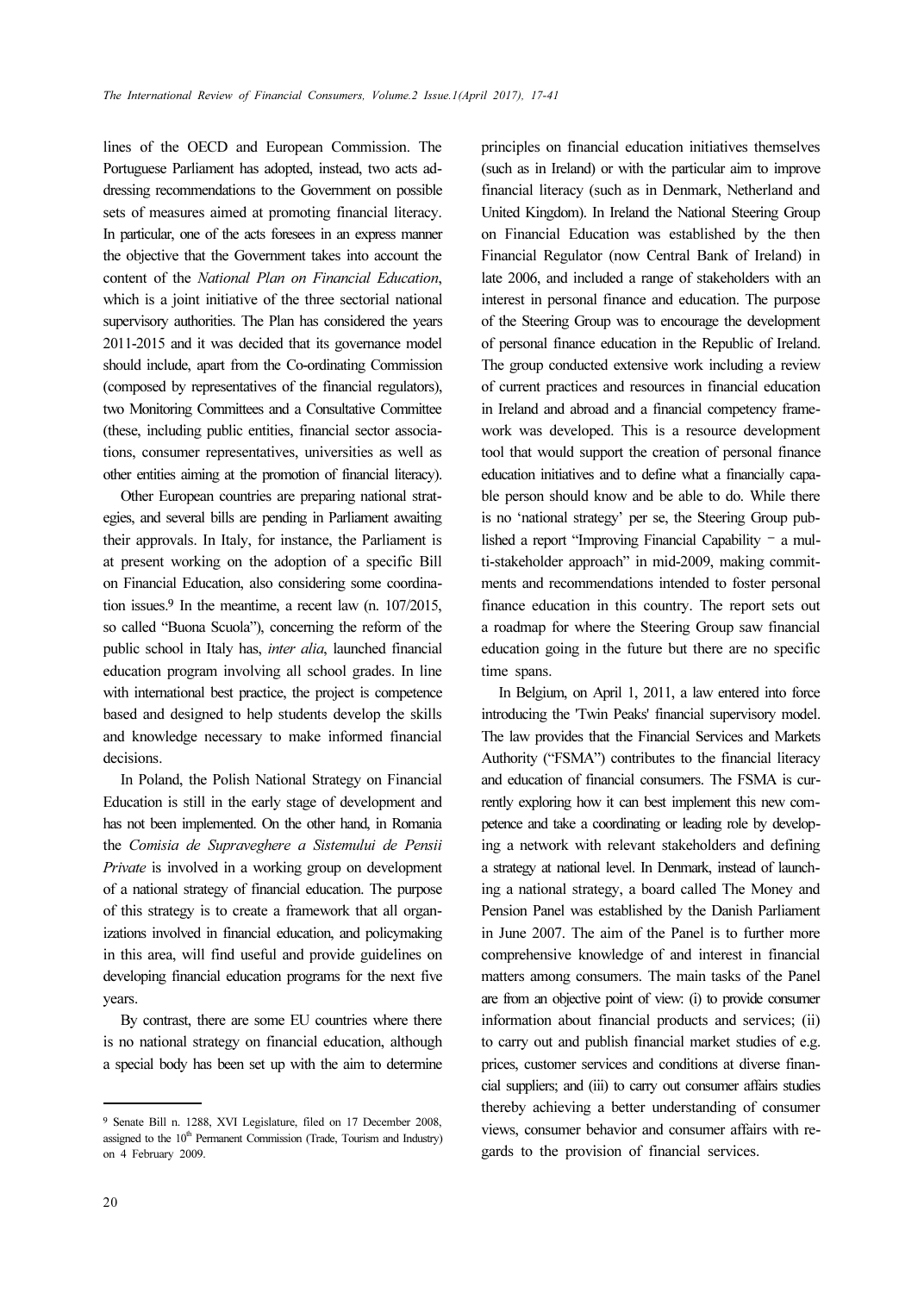In Luxemburg, financial education is present at two different levels: at the level of continuous vocational training (CVT) and at an academic level. CVT or tailor-made training for the professionals of the financial industry is offered by private companies (such as the "Institut de Formation Bancaire Luxembourg") as well as public institutions such as the Chamber of Commerce or the Chamber of Workers ("Chambre des Salariés"). In the early 1990s, at a time when the Government wanted to emphasize the growing importance of CVT to the economic and social development of Luxembourg, the law of  $1<sup>st</sup>$ December 1992 created the National Institute for the Development of Continuous Vocational Training (INFPC), which is a state institution under the supervision of the Ministry of Education. The INFPC is responsible for the promotion of CVT and the development of CVT concepts, in association with private partners, such as training companies, and institutional partners, such as social partners. On the other hand, the academic level is developed via education programs and academic research in finance for university students. The Luxembourg School for Finance– created in 2003 as a Department of the Faculty of Law, Economics and Finance at the University of Luxembourg – is offering education programs and conducts academic research in finance at the highest level. It strives to attract students having a previous degree in finance or in a related field, as well as professionals seeking to obtain a greater theoretical foundation in finance to support their career objectives. In Sweden, in 2010, The Swedish Financial Supervisory Authority and several other stakeholders started to build a financial education network, supported by the Swedish Ministry of Finance, for raising self confidence in personal finances.

In UK the Financial Services & Markets Act 2000 provides for the regulation of financial services and markets, and until 2010 included provision for financial education, by providing a public awareness objective of "promoting public understanding of the financial system". After the 2010, the Financial Services Act ("the ACT") made a number of amendments regarding the provision of financial education. The Act, which comes into force on 1 April 2013, required to establish a new consumer financial education body (named the Money Advice Service), with the scope to raise the public's understanding and knowledge of financial matters and improve their ability to manage their financial affairs. In addition, the ACT required creating a new regulatory framework for

the supervision and management of the UK's banking and financial services industry, giving to the Bank of England macro-prudential responsibility for oversight of the financial system and day-to-day prudential supervision of financial services firms managing significant balance-sheet risk.

# Ⅱ. Good Practices for Consumer Protection

### A. The European Framework

The European Council adopted its first special program for consumer protection and information policy in 1975,<sup>10</sup> where it defined five fundamental consumer rights: the right to protection of health and safety, the right to protection of economic interests, the right to claim for damages, the right to an education, and the right to legal representation (or the right otherwise to be heard). This program has served as a basis for an ever growing corpus of directives (that do not apply directly and need to be transposed into the national laws of each EU Member State) and regulations (that are self-executives) in the area of consumer protection. At present, around 90 EU directives cover consumer protection issues, and that is why the consumer acquis remains complex and sometimes inconsistent (in the case of the same directive, since it can be transposed into national law differently, but also because of differences between various directives).

### 1. The EU Directives in the Financial Sector

One of the pivotal directives in the financial sector is represented by Directive 2004/39/EC on Markets in Financial Instruments Directive ("MiFID")11. This

<sup>10</sup> Council Resolution on a preliminary program of the European Economic Community for a consumer protection and information policy, OJ C-092, 25 April 1975.

<sup>11</sup> The Directive 2004/39/EC of the European Parliament and of the Council of 21 April 2004 on Markets in Financial Instruments has recently been recast in the framework of Directive 2014/65/EU (so-called MiFID 2), in an effort to incorporate the significant amendments made to the text. MiFID 2 provides for a new legal framework that better regulates trading activities on financial markets and enhances investor protection. The new rules revise the legislation currently in place and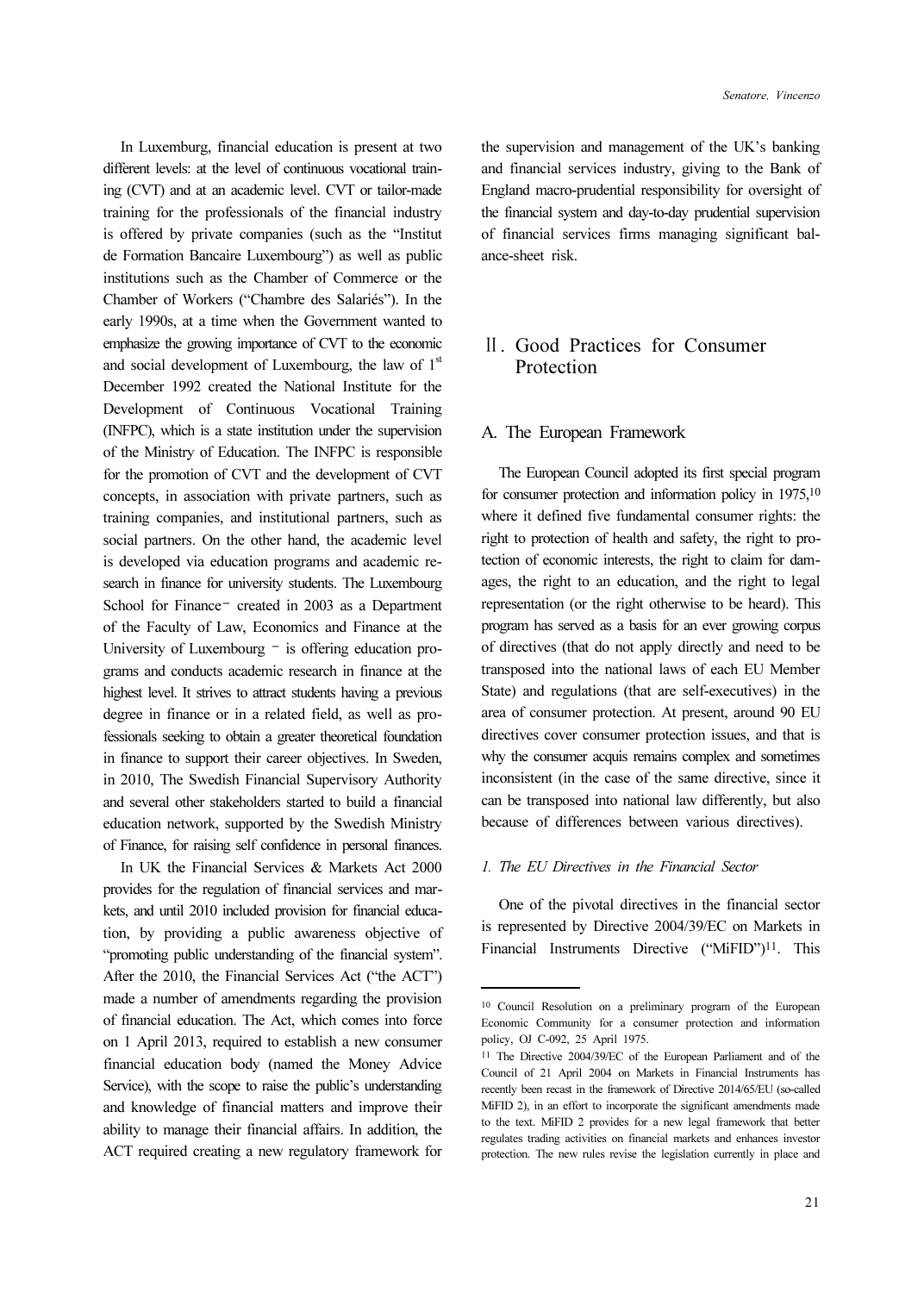Directive was adopted by European Union to protect investors/consumers, to promote fair, transparent, efficient and integrated financial markets as well as to safeguard market integrity by establishing harmonized requirements governing the activities of authorized intermediaries. Although the aims of the MiFID are to protect investors, surprisingly it does not contain neither references nor rules to improve the retail investor's procedural position by reversing the burden of proof in their favor. More specific is instead the Directive 2002/65/EC on Distance Marketing of Consumer Financial Services<sup>12</sup>. This latter Directive also refers to consumers13, but it leaves to the Member States the possibility of extending the scope of this Directive, and thus the qualification of 'consumer', to non-profit organizations and people making use of financial services in order to become entrepreneurs<sup>14</sup>. Moreover, it rules the burden of proof upon the supplier. As a matter of law, Art. 7, paragraph 3, provides that in those cases where the consumer exercises his right

of withdrawal from a distance contract, the supplier may not require the consumer to pay any amount for the service actually provided, unless he can prove that the consumer was duly informed about the exact amount payable. In addition, Art. 15 provides that the Member States may also shift the burden of proof to the supplier in respect of other suppliers' obligations to inform the consumer's consent to conclusion of the contract and, where appropriate, its performance. Similarly, Art. 33 of the Directive 2007/64/EC on Payment Service provides that the Member States may stipulate that the burden of proof concerning the compliance with the information requirements laid down in this Directive shall lie with the payment service provider.

Another pivotal provision is represented by the Directive 2004/109/EC15, concerning the harmonization of transparency requirements in relation to issuer disclosure for those whose securities are listed for trading on a regulated stock market within the EU and further market participants. This Directive guarantees investors a high level of protection and strengthen confidence in the market. Finally, the financial legislative framework is completed by the Directive 2003/71/EC16 regarding the type of prospectus to be published when securities are offered to the public or admitted to market trading,

will apply from January 2017.

<sup>12</sup> The Directive 2002/65/EC of the European Parliament and of the Council of 23 September 2002 concerning the Distance Marketing of Consumer Financial Services, and whose text contains a direct obligation to inform customers of any risks involved in the financial services being offered, has been amended by the Directive 2005/29/EC of the European Parliament and of the Council of 11 May 2005, concerning unfair business-to-consumer commercial practices in the internal market. In this regard, Article 9 (Unsolicited services) of Directive 2002/65/EC has been replaced by the following Article 9 of the Directive 2005/29/EC: "Given the prohibition of inertia selling practices laid down in Directive 2005/29/EC of 11 May 2005 of the European Parliament and of the Council concerning unfair business-to-consumer commercial practices in the internal market and without prejudice to the provisions of Member States' legislation on the tacit renewal of distance contracts, when such rules permit tacit renewal, Member States shall take measures to exempt the consumer from any obligation in the event of unsolicited supplies, the absence of a reply not constituting consent. Moreover, the Directive 2002/65/EC has been amended by the Directive 2007/64/EC of the European Parliament and of the Council of 13 November 2007 on payment services in the internal market. In this regard, Article 4 of the Directive 2002/65/EC has been added: "Where Directive 2007/64/EC of the European Parliament and of the Council of 13 November 2007 on payment services in the internal market is also applicable, the information provisions under Article 3(1) of this Directive, with the exception of paragraphs  $(2)(c)$  to  $(g)$ ,  $(3)(a)$ ,  $(d)$  and  $(e)$ , and  $(4)(b)$ , shall be replaced with Articles 36, 37, 41 and 42 of that Directive". Additionally, Article 8 ("Payment by card") of the Directive 2002/65/EC has been deleted. <sup>13</sup> According to the Directive 2002/65, art. 2d) consumer means "any natural person who, in distance contracts covered by this Directive, is acting for purposes which are outside his trade, business or profession". <sup>14</sup> Recital 29 states: "This Directive is without prejudice to extension by Member States, in accordance with Community law, of the protection provided by this Directive to non-profit organizations and persons making use of financial services in order to become entrepreneurs".

<sup>15</sup> The aim of the Directive 2004/109/EC of the European Parliament and of the Council of 15 December 2004 is to establish minimum requirements regarding to the financial information distribution all over the European Union and an increase in transparency at the capital markets and in investor protection to meet information deficits in a developing financial market environment. This Directive has been amended by the Directive 2010/78/EU of the European Parliament and of the Council of 24 November 2010 establishing a European System of Financial Supervisors (ESFS), consisting of a network of national financial supervisors working in tandem with new European Supervisory Authorities (ESAs), created by transforming the existing European supervisory committees into a European Banking Authority (EBA), a European Insurance and Occupational Pensions Authority (EIOPA), and a European Securities and Markets Authority (ESMA), thereby combining the advantages of an overarching European framework for financial supervision with the expertise of local micro-prudential supervisory bodies that are closest to the institutions operating in their jurisdictions. In addition, this Directive has established a European Systemic Risk Board (ESRB), to monitor and assess potential threats to financial stability that arise from macro-economic developments and from developments within the financial system as a whole. The ESRB provides an early warning of system-wide risks that may be building up and, where necessary, issue recommendations for action to deal with these risks. <sup>16</sup> The Directive 2003/71/EC of the European Parliament and of the Council on the prospectus to be published when securities are offered to the public or omitted to trading came into effect on 31 December 2003, has been also amended by the Directive 2010/78/EU.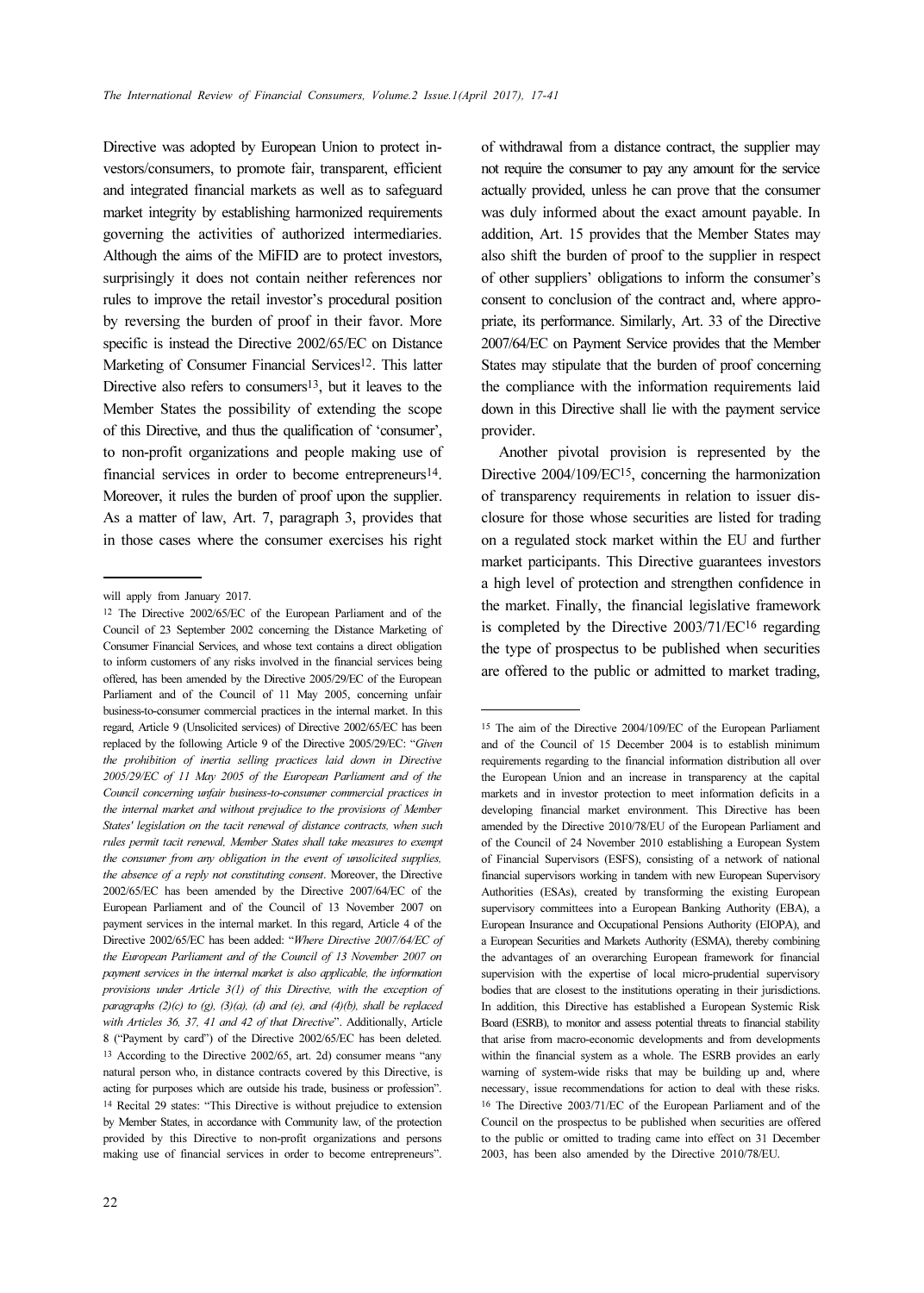and by the Directive of the  $23<sup>th</sup>$  of July 2013, where the European Commission has decided to adopt a revision of the Payment Services Directive (PSD), the so called "PSD2"17. The scope of the latter Directive is to increase consumer rights when they send transfers and money remittances outside Europe or paying in non-EU currencies (the existing legislation addresses only transfers inside Europe and is limited to currencies of Member States) as well as when they are involved in unauthorized debits. Currently, in fact, the PSD protects rights of consumers in the event of unauthorized debits from an account within certain conditions. In order to enhance consumer protection and promote legal certainty further, the PSD2 will provide an unconditional refund right for consumers. This means that consumers would be allowed to ask for an unconditional refund even in the case of a disputed payment transaction. The only exceptions to this unconditional refund right will relate to cases where the merchant has already fulfilled the contract and the corresponding good or service has already been consumed. Moreover, the consumers will also gain a stronger position in case of disputes with their bank and other payment service providers: the new rules will oblige banks to answer in written form to any complaint within 15 business days. Finally, the PSD2 will oblige Member States to designate competent authorities to handle complaints of payment service users and other interested parties, such as consumer associations, concerning an alleged infringement of payment service providers of the directive. Payment service providers that are covered by this Directive on their side should put in place a complaints procedure for consumers that they can use before seeking out-of-court redress or before launching court proceedings.

On 26 November 2014 the Regulation (EU) No 1286/2014 of the European Parliament and of the Council on key information documents for packaged retail and insurance-based investment products (PRIIPs) was published into the Official Journal of the EU, . The Regulation aim is to ensure that retail investors are able to understand the key features and risks of retail investment products as well as and to compare the characteristics of different products levelling the playing field between different manufactures of investment products and those who sell such products. According to this Regulation, that will apply

only from 31 December 2016, the investment product manufacturers shall draw up a key information document for each investment product and publish the document on a website before the investment product can be sold to retail investors.

The further Directive 2014/65/EU (so-called MiFID 2), on Markets in Financial Instruments deserve also particular attention. The Directive revision of MiFID constitutes, in fact, an integral part of the reforms aimed at establishing a safer, sounder, more transparent and responsible financial system as well as at improving the organization, transparency and oversight of various market segments, especially in those instruments traded mostly over the counter. MiFID 2 amending MiFID includes: (a) a Regulation (MiFIR) setting out, inter alia, requirements in relation to the disclosure of trading transparency data to the public and transaction data to competent authorities, specific supervisory action and the provision of services by third-country firms without a branch; and (b) a directive, amending, inter alia, specific requirements regarding the provision of investment services<sup>18</sup>.

More specific are instead the two Directives recently adopted by the Council and the Parliament.19 The first Directive, 2014/92/EU, concerns the 'comparability of fees related to payment accounts, payment account switching and access to payment accounts with basic features' (to be transposed by the Member States by 18 September 2016).20 The second Directive 2014/17/EU regards the 'credit agreements for consumers relating to residential immovable property' (to be transposed by the Member States by 21 March 2016).

All those Directives have the aim of approximate the laws, regulations and administrative provisions of the Member States in the fields concerning the distance marketing of consumer financial services, the minimum re-

<sup>17</sup> See http://ec.europa.eu/finance/payments/framework/index\_en.htm (last access: 15 March 2016).

<sup>18</sup> On 10 February 2016, the European Commission has proposed a one-year extension to the entry into application of the revised Markets in Financial Instruments Directive (MiFID II). See

http://europa.eu/rapid/press-release\_IP-16-265\_en.htm?locale=en (last access 15 March, 2016).

<sup>19</sup> Older legislation in this area: Directive 2002/65/EC concerning distance marketing of consumer financial services, and Directive 2008/48/EC on credit agreements for consumers, are already in force. <sup>20</sup> In 2011, the Commission issued a Recommendation on access to a basic payment account, where it presented general principles regarding access to basic payment accounts by European consumers in all European Union countries, stating that access should not be made conditional on the purchase of additional services.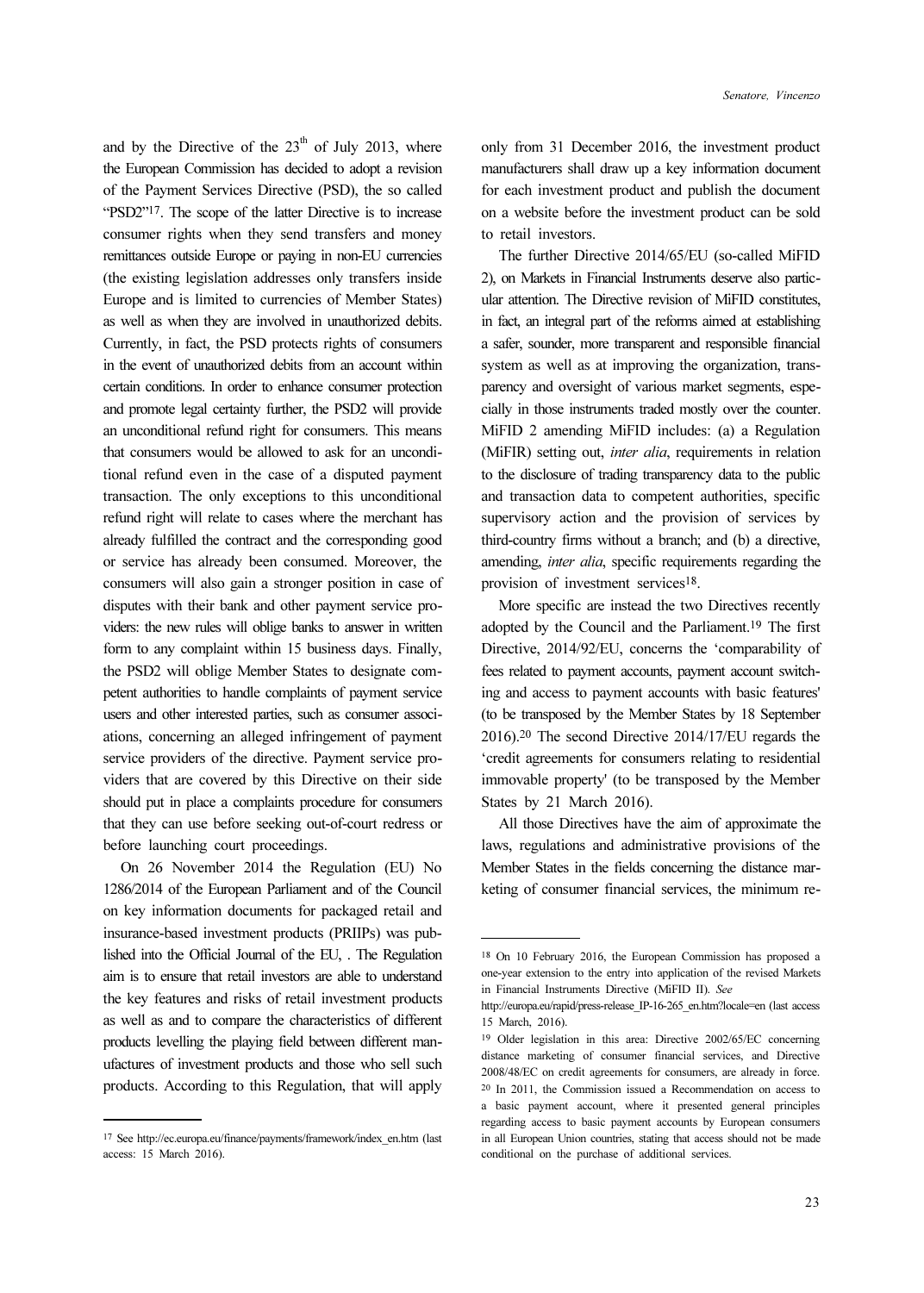quirements regarding the financial information, as well as to protect investors as consumers in the financial market promoting a fair, transparent, efficient and integrated financial market. Under the above-mentioned Directives, however, only natural persons are qualified to be 'consumers', enjoying thus a higher level of protection. Accordingly, are excluded entrepreneurs, no-profit associations, companies and all persons who are acting for their business, trade or profession, except financial investors who, acting as natural person outside the scope of an economic activity, have to be intended as 'consumers'.<sup>21</sup> This interpretation is also followed by the Court of Justice of European Union (CJEU), which has excluded from the definition of 'consumer' start-up contracts, assignments of consumer claims, and mixed contracts.22 This has been the case of the Directives on doorstep selling (85/577/EEC), consumer credit (2008/48/EC), unfair contract terms (93/13/EC), time shares 2008/122/EC), distance selling (97/7/EC), and consumer sales and guarantees (1999/44/E).

## B. LEGAL REMEDIES IN EU

## 1. Alternative Dispute Resolution (ADR) and the ADR **Directive**

The ADR Directive ensures that consumers have access to ADR for resolving their contractual disputes with traders.23 Access to ADR is ensured no matter what product or service they purchased (only disputes regarding health and higher education are excluded), whether the product or service was purchased online or offline and whether the trader is established in the consumer's Member State or in another one. This Directive also established binding quality requirements for dispute resolution bodies offering ADR procedure to consumers. Member States' competent authorities, after their assessment, communicate to the European Commission the list of national dispute resolution bodies. However, these out-of-court mechanisms have been developed differently across the European Union. Some are the fruit of public initiatives both at central level (such as the consumer complaints boards in the Scandinavian countries) and at local level (such as the arbitration courts in Spain), or they may spring from private initiatives (such as the mediators/ombudsmen of the banks or insurance companies). Precisely because of this diversity, the status of the decisions adopted by these bodies differs greatly. Some are mere recommendations (such as in the case of the Scandinavian consumer complaints boards and most of the private ombudsmen), others are binding only on the professional (as in the case of most of the bank ombudsmen); and others are binding on both parties (arbitration).<sup>24</sup>

Recently, the European Commission has developed a web-based platform called The Online Dispute Resolution platform (ODR platform). The ODR platform's objective is to help consumers and traders resolve their contractual disputes about online purchases of goods and services out-of-court at a low cost in a simple and fast way, and establishes a common framework for ADR in the EU member states by setting out common minimum quality principles in order to ensure that all ADR-entities are impartial, independent, transparent and efficient. It allows consumers to submit their disputes online in any of the 23 official languages of the EU, and to transmit the disputes only to the quality dispute resolution bodies communicated by Member States. The ODR platform is accessible to consumers and traders since 15 February 2016.

Another financial dispute resolution network of national out-of-court complaint schemes in the European Economic Area countries (the European Union Member States plus Iceland, Liechtenstein and Norway) is FIN-NET. This

<sup>21</sup> However, the Directive 2002/65/EC makes clear in Recital 13 that Member States should remain competent, in accordance with Union law, to apply the provisions of this Directive to areas not falling within its scope. Member States may therefore maintain or introduce national legislation corresponding to the provisions of this Directive, or certain of its provisions, in relation to contracts that fall outside the scope of this Directive. This goes on to provide a number of examples, which include extending the application of the Directive to persons falling outside the Directive's definition of "consumer", such as small and medium-sized enterprises.

<sup>22</sup> ECJ judgment of 14 March 2003, C-361/89 - Criminal proceedings v Patrice Di Pinto [1991] ECR I-01189. See also Cape Snc v Idealservice Srl, C—541/99 [2002] All ER (EC) 657, [2003] 1 CMLR 42, [2002] ECR 1–9049.

<sup>23</sup> Directive 2013/11/EU of the European Parliament and of the Council of 21 May 2013 on alternative dispute resolution for consumer disputes and amending Regulation (EC) No 2006/2004 and Directive 2009/22/EC (Directive on consumer ADR) OJ L 165/63.

<sup>24</sup> The Necessity of Alternative Dispute Resolution systems in Romania Best practices in the Member States. How to build up confidence between consumers and businesses? Report of 14 May, 2009. Available at: www.eccromania.ro/media/pdf/raport\_conferinta\_adr\_en.pdf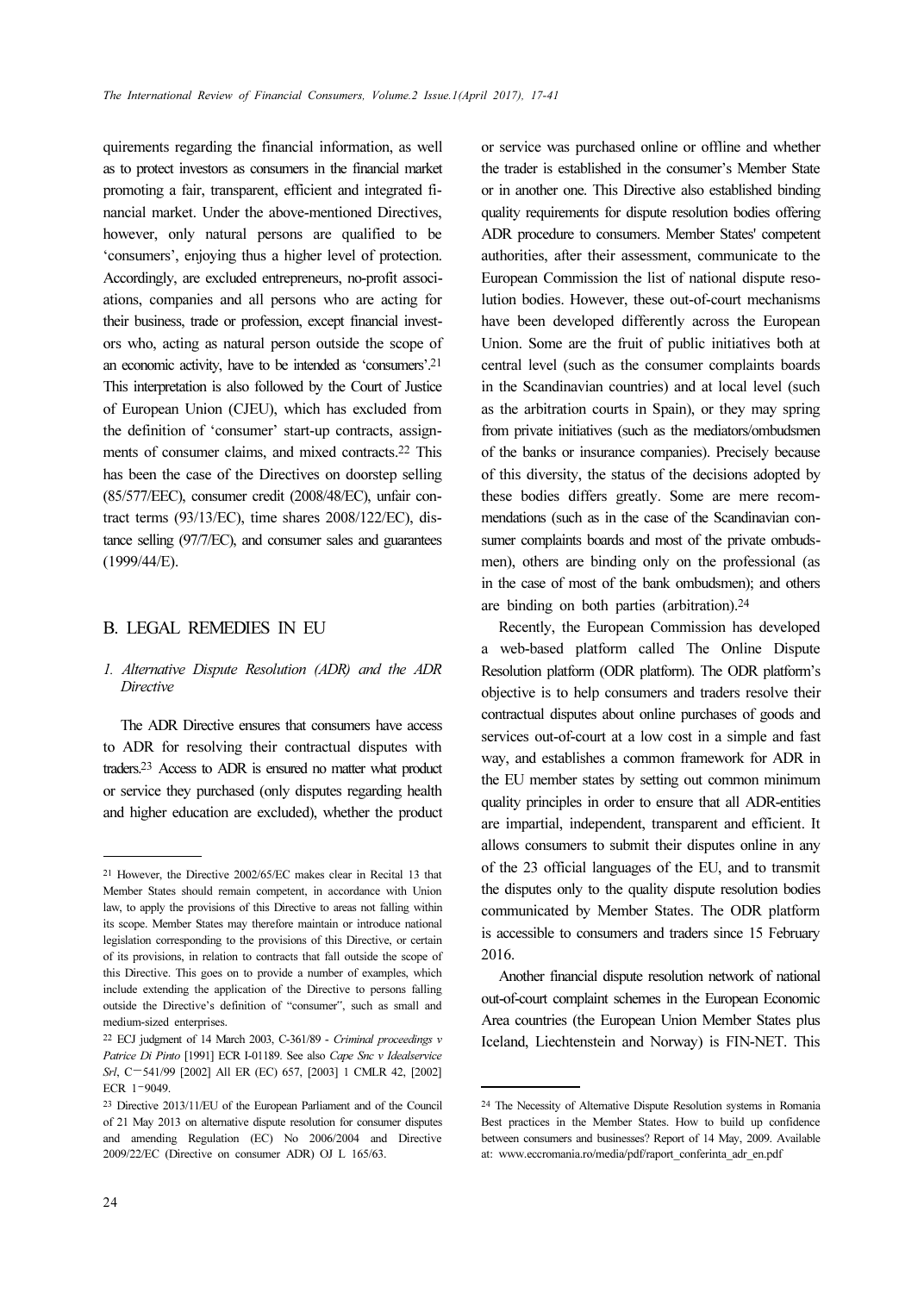network, launched by the European Commission in 2001, is responsible for handling disputes between consumers and financial services providers. Within FIN-NET, the schemes cooperate to provide consumers with easy access to out-of-court complaint procedures in cross-border cases. If a consumer in one country has a dispute with a financial services provider from another country, FIN-NET members will put the consumer in touch with the relevant out-of court complaint scheme and provide the necessary information about it.

# Ⅲ. The Italian Framework and its Relationship with the EU Framework

The principal source of rules and regulations for the banking and financial sector is EU legislation. The tools used by the EU - regulations, directives, decisions, recommendations and opinions - vary depending on whether or not they are binding and on how they are applied in the member states as described in Article 288 of the Treaty on the Functioning of the European Union. Regulations have general application, are binding in their entirety and are directly applicable in the member states without the need for transposition. They are therefore the preferred tool for achieving full harmonization and for limiting national discretion, in part to avoid distortions in competition between economic actors caused by differences in legislation across member states. Directives are binding on member states as to the results to be achieved, but leave the choice of forms and methods to the national authorities. Regulatory and implementing technical standards play an increasingly important role in banking and financial regulation. They are developed by European supervisory authorities and adopted by the European Commission via regulations. The standards seek to harmonize the most complex and detailed aspects to create a complete, homogeneous and unified system of rules for the single market.

The main European legislation governing the supervisory duties of the Bank of Italy is Regulation (EU) No. 575/2013 and Directive 2013/36/EU. Regulation (EU) No. 575/2013 (the Capital Requirements Regulation - CRR) introduced prudential supervision rules directly applicable to all European banks and investment firms. The

Bank of Italy's regulatory powers over the subject matter are governed by the CRR (capital, minimum capital requirements and public disclosure) and therefore confined to those areas where the Regulation allows it very limited discretion to make the necessary adjustments for integration with Italy's law and specific circumstances. Directive 2013/36/EU (the Capital Requirements Directive IV - CRD IV) establishes the conditions for access to the activity of banks; the freedom of establishment of banks in the EU and freedom for them to provide their services; prudential control; additional capital buffers; and bank corporate governance. The Law No. 154 of the  $7<sup>th</sup>$  of October 2014, named "Legge di delegazione" europea 2013-bis", was enacted in order to implement the above EU directives, and thus the EU framework, into the Italian financial services sector.

# A. Financial Services and Applicable Consumer Protection Provisions

The Italian financial services<sup>25</sup> sector is governed either by general consumer law or special provisions contained in the "Testo Unico Bancario"26 (Consolidated Law on Banking) and in the "Testo Unico della Finanza"<sup>27</sup> (Consolidated Law on Finance). In addition, related regulations issued by the "Banca d'Italia" (Bank of Italy) and by the Italian Securities and Exchange Commission (Consob) provide further guidance. Finally, the Italian legislative decree No. 206/2005, a consolidated Act called "Consumers' Code"28, also plays an important role within the financial services scenario, ensuring a high level of protection to the consumers involved in financial trans-

<sup>25</sup> Italian financial regulation has been traditionally organized along functional lines. Financial services activities are divided among four main industries: banking, investment services, asset management, and insurance. Each industry has its own supervisor, legal framework, and rules. For the scope of this paper the banking sector will be dealt with only.

<sup>26</sup> Legislative Decree No. 385/1993. A Legislative Decree under the Italian legislation is act having force of law adopted by the Government under authorization of the Parliament (Art. 76, Italian Constitution). It is often usually employed in cases of highly technical matters.

<sup>27</sup> Legislative Decree No. 58/1998, as amended by Law no. 208 of 28 December, 2015.

<sup>28</sup> The text was approved by the Italian Council of Ministers of 22 July, 2005 and promulgated on 6 September 2005 (published in Italian Official Gazette on 8 October 2005, entered into force since 23 October 2005).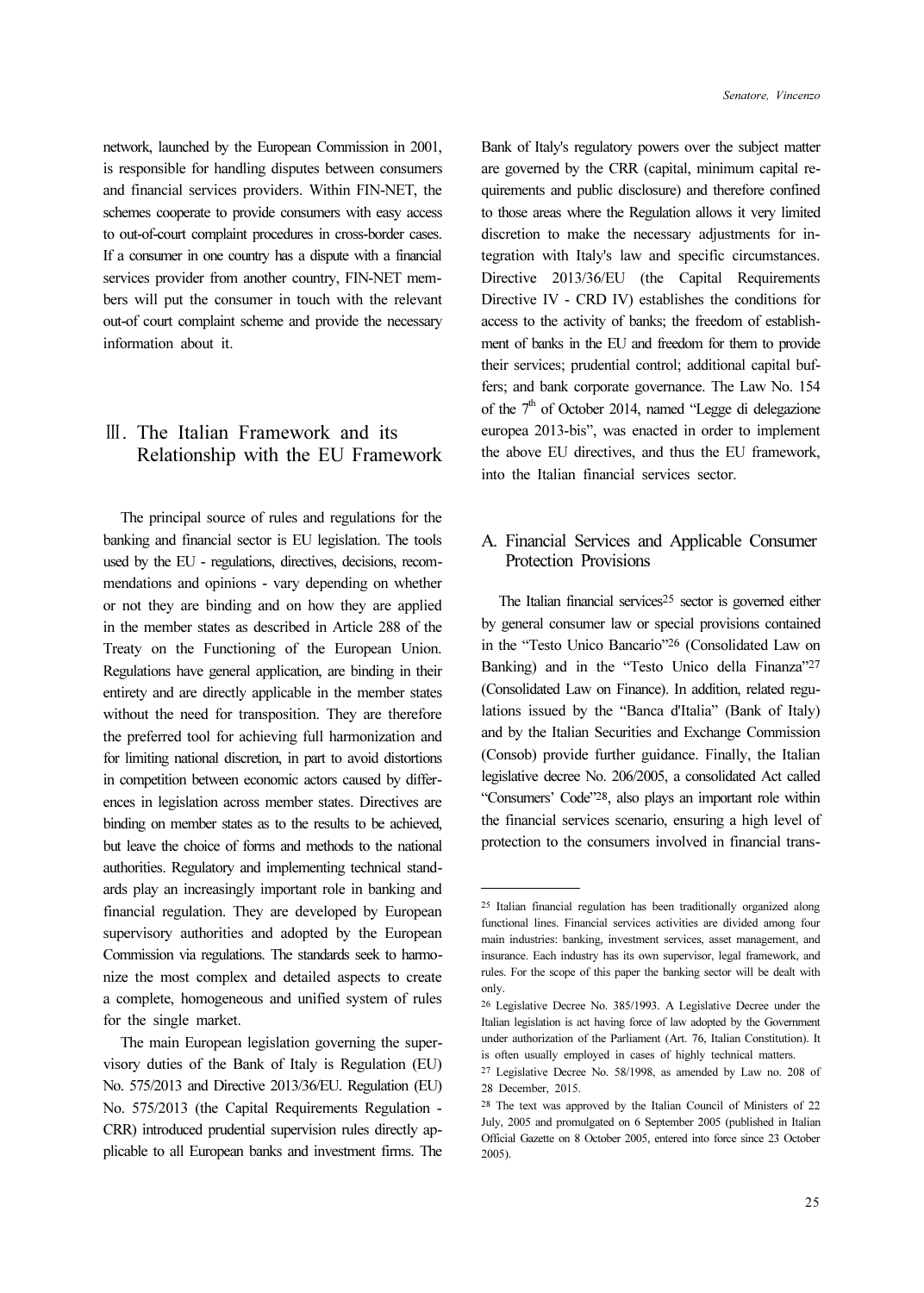actions and banking practices

## 1. The Consolidated Law on Banking

The Consolidated Law on Banking is the main legislative source for the framework of the powers and liabilities of the regulatory authorities in Italy. It contains principles relating the carrying out of business by banks, other financial intermediaries, as well as by other entities operating in the banking sector. Part of the Consolidated Law on Banking provisions are addressed to all bank clients, such as corporates, bodies having a contractual relationship with the bank, professionals, whilst regulations on consumer credit concern only consumers.

In order to increase the consumer protection, the Legislative Decree No. 141/2010, which has implemented the EU Consumer Credit Directive (2008/48/EC) on Credit Agreements for Consumers, has introduced a set of provisions in the Consolidated Law on Banking regulating, inter alia, pre-contractual transparency duties, verification of the creditworthiness of consumers and the rights of consumers in case of withdrawal29.

The new rules on pre-contractual duties impose certain information obligations on lenders or intermediaries in order to make potential consumers aware of the terms of the proposed loan, or credit agreement, and its consistency with their needs. Such information must be provided in a particular format, including the standard European consumer credit information form30. Furthermore, those rules declare void all contractual clauses that impose costs on the consumers that are not fully included in the annual percentage rate disclosed in the pre-contractual documentation, providing also a series of consumers rights such as: a) a right of withdrawal (which can be exercised within 14 days of the signing of the credit agreement or the consumer's receipt of all the required pre-contractual information, if such information is provided after the agreement is signed); b) a right of early termination if the supplier connected with the credit agreement breaches its terms (if such a right is exercised, the lender must reimburse the instalments already repaid by the consumer,

<sup>29</sup> See Art. 124bis and Art. 125 of the Consolidated Law on Banking. <sup>30</sup> The form includes key details such as the type of credit, the annual percentage rate, the number and frequency of payments, the total amount owed etc. Receiving the same form from each credit provider will allow consumers to easily compare and choose the best credit offered.

plus any additional charges); and c) a right of early repayment at any time, with a reduction in the total cost of the credit equal to the interest and charges that would otherwise have fallen due during the remainder of the agreement.

Moreover, with regard to the consumer credit, consumers are also entitled to consult and obtain by the bank, or other regulatory authority, copies of all special information sheets containing details of the bank, the characteristics and inherent risks of the transaction or service concerned, the terms and conditions applying thereto as well as the most significant contract clauses. In addition, they are also entitled to receive paper or other hard copies of this notice and of the information sheets relevant to the transaction or service concerned if the bank uses remote communication techniques. Before signing it and subject to no conditions of any sort, the consumers may obtain a copy of the full contract as well as a summary of the terms, financial and otherwise, applying thereto to allow for a careful assessment of the same and on the understanding that delivery of such a copy does not entail an obligation on the part of the bank (or the customer) to conclude the contract. After the contract has been signed, the consumers are entitled to receive regular updates on the status and performance of their account - at the end of the contract period and once a year at a minimum - in the guise of a formal statement along with a summary of the contract's terms and conditions as well to be informed about any unfavorable changes to the contract's terms and conditions. In the event of any unfavorable changes in rates, prices or other conditions, the consumers are entitled to withdraw from the contract within 60 days of receiving the bank's notice thereof - in writing or by any other authorized means - without incurring any penalties and on the same conditions as were applied beforehand31. Finally, they are also entitled to obtain within a maximum period of 90 days a copy of the documentation relevant to any transaction executed with the bank during the previous ten years.

If a bank, instead, is involved in the placement of government bonds and certificates, in addition to ensure the existence of disclosure, transparency and advertising rules, it must allow to the clients full understanding of such secured transaction. Moreover, if an offer is made

<sup>31</sup> See Art. 118, paragraph 2, of the Consolidated Law on Banking.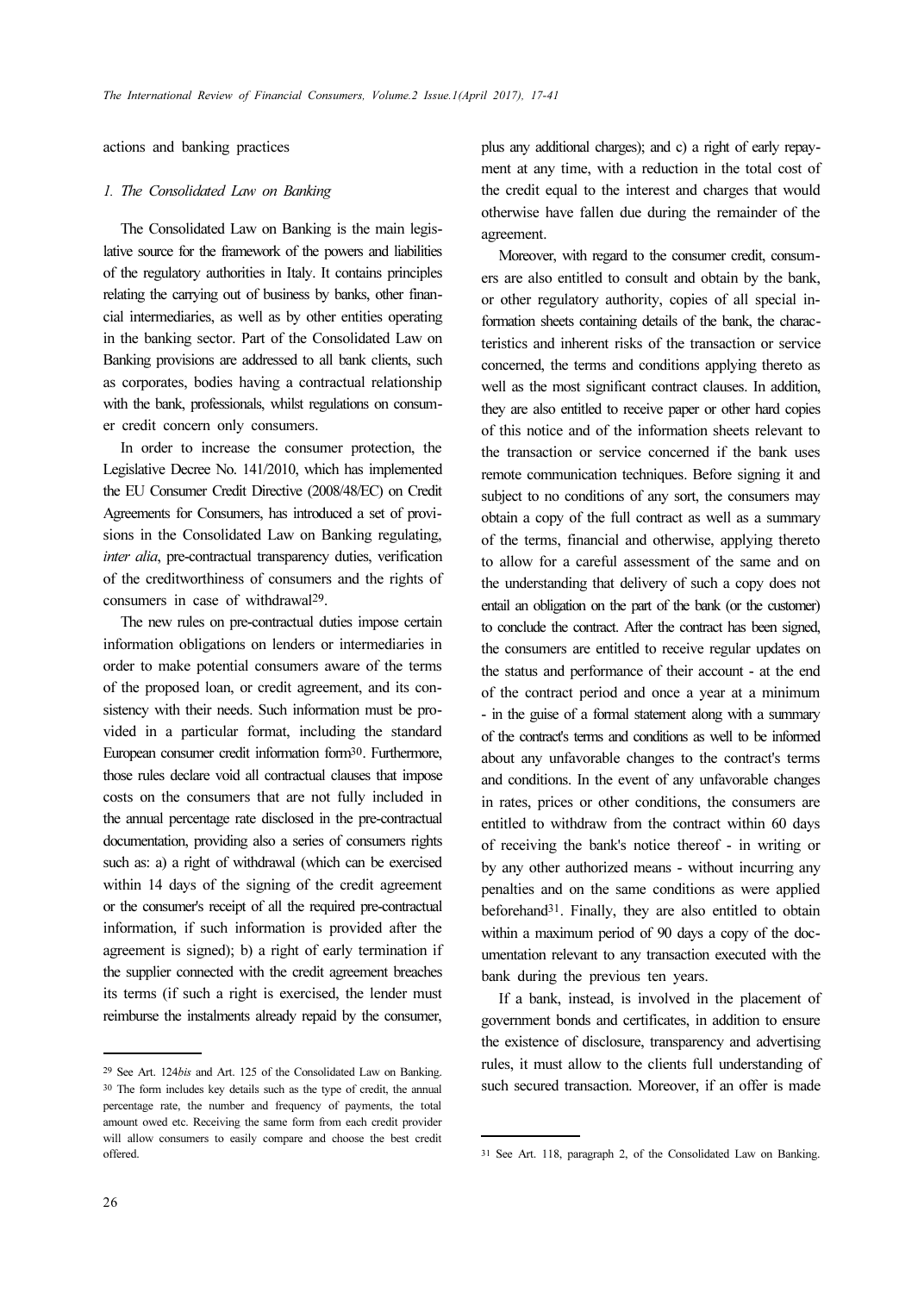in a place other than the bank's central or branch offices, the customer shall be given copies of this notice and of the information sheets relevant to the transaction or service concerned before signing the contract. The customer is, furthermore, entitled to receive all relevant information sheet before subscribing any structured securities. If the customer is a 'consumer', instead, he shall be supplied with the relevant information sheet before finalizing the purchase of any complex financial products; any contract clause providing for the interest rate or any other prices or terms to be modified to the consumer's detriment must be expressly approved as well as any contract clause relating to the capitalization of interest. Credit and debit interest accruing on current accounts shall be calculated at the same intervals, and any contract clauses purporting to set the interest rate or any other prices or terms by reference to custom shall be null and void, as will any clauses stipulating less favorable rates, prices or terms than those advertised in the relevant information sheets. Such clauses shall be replaced automatically by applying the conditions and prices that are foreseen by the law.

### 2. The Consolidated Law on Finance

The Italian securities regulations are instead provided for by the Consolidated Law on Finance and by the Consob under the Regulation No. 11522/98. The Consolidated Law on Finance provisions have the aim to provide protection for a general category of financial consumers related to authorized intermediaries<sup>32</sup> against unreliable financial investments going beyond ordinary risk standards proper to these types of transactions, respecting the duties of care and fairness, and, more generally, contributing to the efficient functioning of financial markets.

According to Art. 21, paragraph 1, of the Consolidated Law on Finance, as amended by article 14 of Law 262/2005, authorized intermediaries shall conduct an independent, sound and prudent management and make appropriate arrangements for safeguarding the rights of customers<sup>33</sup> in respect of the assets entrusted to them. In doing this, they must act diligently, fairly and transparently in the interests of customers and the integrity of the market classifying, according to the minimum general criteria to be set forth in a specific regulation issued by Consob, the risk inherent in financial products<sup>34</sup> and individually managed investment portfolio. At the same time, they shall do acquire the necessary information from customers and operate in such a way that they are always adequately informed; in addition, they shall use publicity and promotional communications which are correct, clear and not misleading, and have resources and procedures, including internal control mechanisms, suitable for ensuring the efficient provision of services and activities.

Moreover, the authorized intermediaries in conducting financial investments shall: a) adopt all reasonable measures to identify and manage conflict of interest which may arise with the customer or between customers, also by the adoption of appropriate organizational measures, in order to avoid a negative impact on the interests of the customer; b) clearly inform customers, prior to acting on their behalf, of the general nature and/or sources of conflict of interest where measures taken pursuant are not sufficient to ensure, with reasonable certainty, that the risk of damaging the interests of the customer is avoided; c) perform independent, sound and prudent management and take measures to safeguard the rights of customers with regard to their assets.

Finally, in recommending the transaction to investors they shall also do evaluate the profile of each customer. In doing this, they shall check the customer experience (concerning investments in financial products), his financial situations as well as his investments objectives and the possibility to incur risks. In any case, the orders expressly given by the customer in writing or by telephone or electronic means shall be valid and binding for the intermediaries, on condition that, pursuant to Art. 21 of the Consolidated Law on Finance, procedures ensuring the possibility of ascertaining the provenance of the orders and retention of the related documentation. Art. 23, con-

<sup>32</sup> According to Art. 1, lett. r), of the Consolidated Law on Finance "authorized intermediaries" means investment companies (SIM), EU investment companies with branches in Italy, non-EU investment companies, asset management companies, harmonized asset management companies with branch in Italy, SICAVs and financial intermediaries entered in the register referred to in Art. 107 of the Consolidated Law on Banking and Italian banks, EU banks with branches in Italy and non-EU banks, authorized to engage in investment services or activities.

<sup>33</sup> In this context the term 'customers' include either consumers or professionals.

<sup>34</sup> 'Financial products' shall mean financial instruments and any other form of investment of financial nature as provided for in article 1, letter u), of the Consolidated Law on Finance.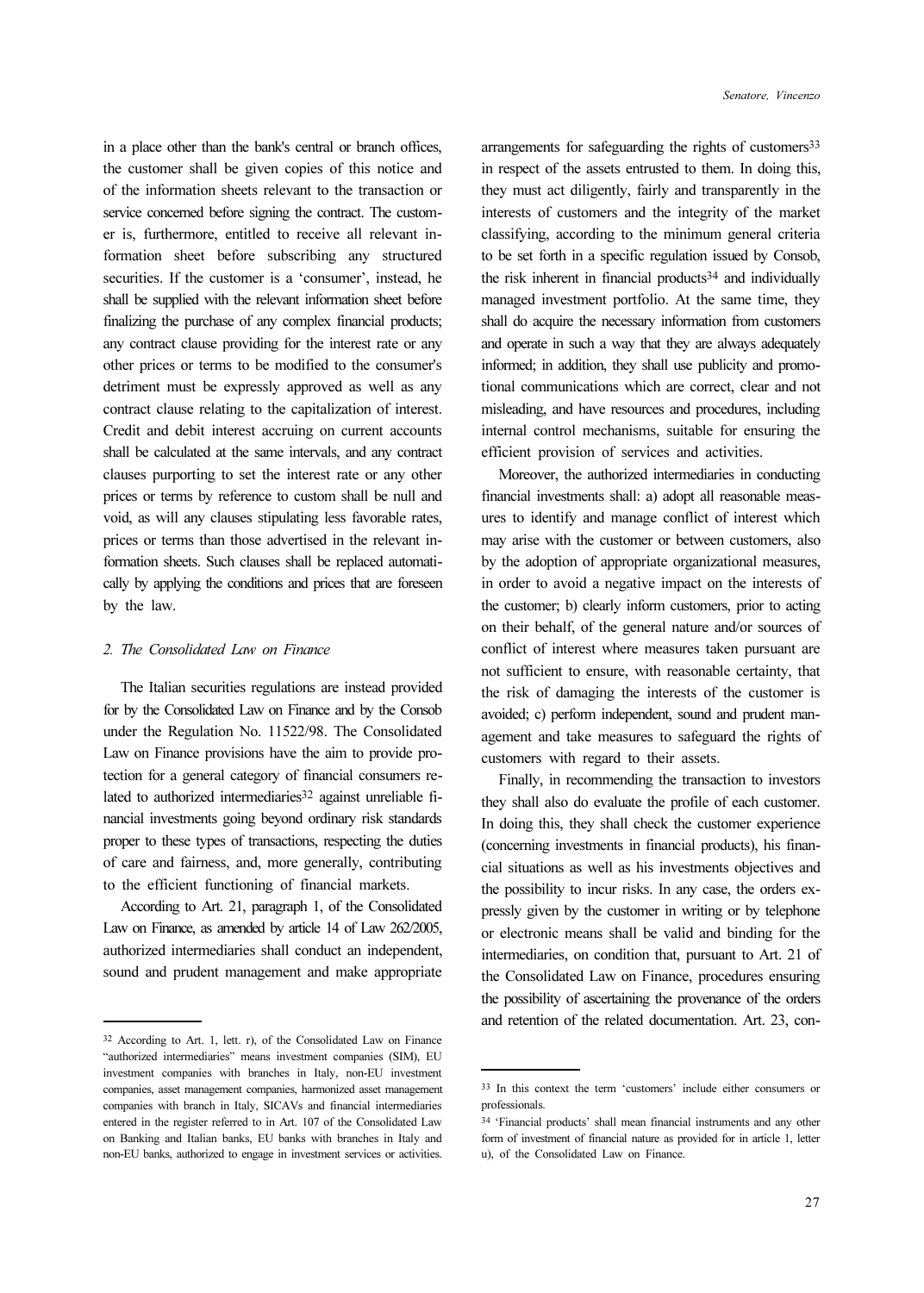cerning the discipline applicable to contracts for the provision of investment services or non-core services, provides for that such contracts under penalty of nullity shall be reduced to writing and a copy given to customers.

#### 3. The Bank of Italy and the CONSOB

The implementation of the Consolidated Law on Finance and Banking is granted by secondary legislation enacted by the Bank of Italy and by the Consob, which have equivalent powers of control and supervision over financial markets.

The Bank of Italy requires intermediaries (banks and financial intermediaries) to comply with principles of transparency and correctness in their relations with customers. In carrying out this task, the Bank of Italy has adopted several regulations governing the requirement for the pre-contractual transparency, the organization and effectiveness of the alternative dispute resolution system provided by the Consolidated Law on Banking, the authorization and supervision procedures over all supervised entities. One of those is the Regulation issued on 29 July 2009 for "Transparency of Banking and Financial Operations and Services" and for the "Correctness in Relations between Intermediaries and Clients" containing the new regulation on transparency in banking and financial services. Under this Regulation, Bank of Italy provides a series of graduated measures in relation to the nature of the services provided and the characteristics of the clientele to which they are targeted. On the basis of the principle of proportionality, duties differ according to the features of services provided and their recipients, who - taking into consideration the varying intensity of the degree of protection - can be identified as follow: a) 'consumer', namely the natural person who is acting for purposes which can be regarded as outside his trade or profession; b) 'retail clients', understood as consumers, non-profit entities and businesses having total revenues lower than Euro 5 million and fewer than 10 employees<sup>35</sup>; c) 'client', that is every natural person or legal person that has a contractual relationship, or that is willing to enter into such, with an intermediary. The status of 'consumer' or 'retail clients' must be verified by inter-

<sup>35</sup> In fact, the Consolidated Law on Banking contains general rules protecting the "client", and some specific provisions on the "consumer" applicable on the basis of the consumer definition.

mediaries before the conclusion of the contract, since some provisions apply exclusively to contracts entered into with consumers or 'retail clients'.

On  $17<sup>th</sup>$  June 2013, the Bank of Italy launched a public consultation concerning some changes to the provisions on transparency of banking and financial services and transactions, as well as on the correctness of the relationships between intermediaries and customers. The proposed changes are aimed at establish a sort of balance between efficiency needs and solidity of the banking and financial systems, on the one hand, and the protection of clients on the other, simplifying the disclosure of the documentation to be provided to clients and clarifying the relevant requirements for banks and financial intermediaries.

The Consob, instead, is the public authority responsible for regulating the Italian securities market. It exercises its supervisory powers to ensure transparency and correct application of the rules of conduct of business by the banks and investment firms in the provision of investment services and activities. According to Art. 74, paragraph 1 and 3, of the Consolidated Law on Finance, the Consob shall supervise regulated markets with the aim of ensuring the transparency of the markets, the orderly conduct of trading and the protection of investors, by adopting, in cases of necessity and as a matter of urgency, all the measures required for the above-mentioned purposes.

In the financial market scenario, the Consob also plays an important role adopting proper measures either setting restrictions on short sale of shares issued by banks and insurance companies with the aim of ensuring the transparency, the orderly conduct of trading and the protection of investors36, or setting provisions ensuring adequacy evaluation with regard to the investment services and financial instruments suited to the customers, or potential customers37. In this regard, the Consob provide the intermediaries, in recommending investment services and financial instruments, shall obtain necessary details from their customers or potential customers in relation: a) to

<sup>36</sup> See Consob Resolution No. 16622/2008 on "Measures on short sales of securities aimed at ensuring the orderly conduct of trading and the integrity of the market".

<sup>37</sup> See Consob Resolution No. 16190/07. This Resolution and annexed regulation were published in ordinary section no. 222 of Official Gazette no. 255 of 2.11.2007 and in CONSOB, Fortnightly Bulletin 10.2, October 2007. The Consob Resolution No. 16190/07 was later amended by Resolutions no. 16736 of 18 December 2008, no. 17581 of 3 December 2010 and no. 18210 of 9 May 2012, and no. 19094 of 8 January 2015).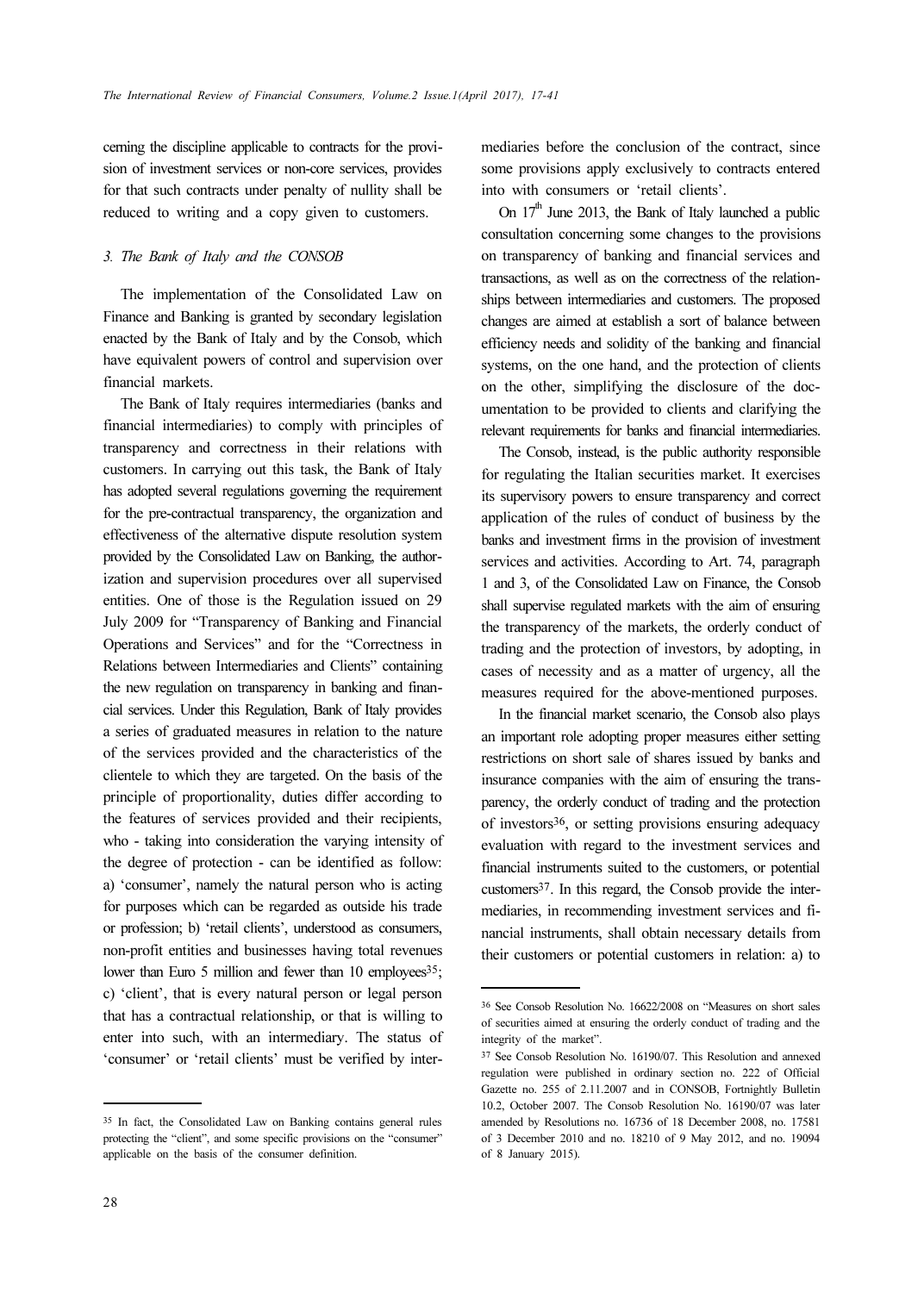awareness and experience of the investment sector relevant to the type of instrument or service; b) the nature, volume and frequency of financial instrument transactions performed by the customer and the period in which such transactions were executed. In addition, they have to obtain necessary information on the level of education, profession or, if relevant, the former profession of the customers; c) the data on the period for which the customer wishes to retain the investment, his preferences in relation to risk, his own risk profile and investment aims, where relevant. Where intermediaries providing investment consultancy or portfolio management services are unable to obtain the information required, they shall abstain from providing said services and to carry on38. Further, duties arise upon intermediaries in the case the customers give all information required. As a matter of law39, even if the intermediaries receive in full all details and information from the customer, they shall, however, assess whether the specific transaction recommended or executed as part of the provision of portfolio management services satisfies the correspondence with the customer's investment objectives. Moreover, the intermediaries shall verify the customer have necessary experience and awareness of the nature of that transaction to understand the risks involved in such a transaction or management of the portfolio. However, where investment consultancy or portfolio management services are provided to professional customers, not qualified as consumers, intermediaries may presume that they are financially able to face any investment risk compatible with their investment objectives, since those have the necessary level of experience and awareness in conducting such transactions.

The complex structure of the Italian banking and finance system represent, however, a veritable legislative labyrinth for the investors who, in conducting a specific transaction with the banking/financial institutions, have to be first wondering whether they are acting as 'consumers' or 'retail investors'. The notion of 'investor' in the financial market must be thus accordingly defined in order to apply the proper law, and to ascertain whether that individual will enjoy of the higher level of protection, under the provisions of the consumer law, or no.

### 4. The Consumer Code

The EU consumer protection legislation has been collected into the Italian legislative decree No. 206/2005, a consolidated act called "Consumers' Code". The Consumers' Code harmonizes and consolidates the laws of purchase and consumption, in accordance with the principles of the EU legislation, so as to ensure a high level of protection to consumer and users in all contractual processes they take part in. Following the Consumer Code, the Italian Government approved a package of measures, designed by the Minister of Economic Development, with benefits to 'citizens-consumers' exploiting the effects of the liberalization processes on the national market<sup>40</sup>.

Art. 2 of the Consumer Code lists all the fundamental rights of consumers<sup>41</sup>, while Arts. 40-43 grant the consumers special protection in consumer credit contracts and financial services<sup>42</sup>, where consumer is meant to be a "natural person who is acting for purposes which can be regarded as outside his trade or profession"43. Here, for example, when marketing at a distance involves 'consumers', due account must be taken and the relevant Consumer Code provisions apply. In particular, among those contained in the section regarding the distance marketing of investment services and activities and financial products, it is worth mentioning: a) Art. 67*quater*, which indicates the information on the service provider to be supplied to the consumer prior to the conclusion of the distance contract or offer. Such information concern (i) the identity and the main business of the supplier, the geographical address at which the supplier is established and any other geographical address relevant for the custom-

<sup>38</sup> See Art. 39 Consob Resolution No. 16190/07.

<sup>39</sup> See Art. 40 Consob Resolution No. 16190/07.

<sup>40</sup> Decree-Law No. 7 dated 31 January 2007, converted in Law No. 40, dated 2 April 2007.

<sup>41</sup> Pursuant to Art. 2 of the Consumer Code the fundamental rights of the consumers are: a) health protection; b) product and service safety; c) adequate information and correct advertising; c-bis) exercise of commercial practices according to principles of good faith, correctness and loyalty; d) education to consumption; e) correctness, transparency and equity in contractual relations; f) promotion and development of free associations between consumers and users; g) delivery of quality and efficient public services.

<sup>42</sup> The Directive 2002/65/CE concerning the Distance Marketing of Consumer Financial Services has been directly inserted as a new section of the Consumer Code (Section IV-bis of Chapter I of Title III of Part III: Art. 67bis to 67vicies bis). The beneficiary (Art. 67ter 1ett.d) of this protective legislation is thus the "consumer".

<sup>43</sup> Pursuant to Art. 3, paragraph 1, sub-paragraph a), of the Consumer Code, "consumer" means "any natural person who is acting for purposes which are outside his trade, business or profession".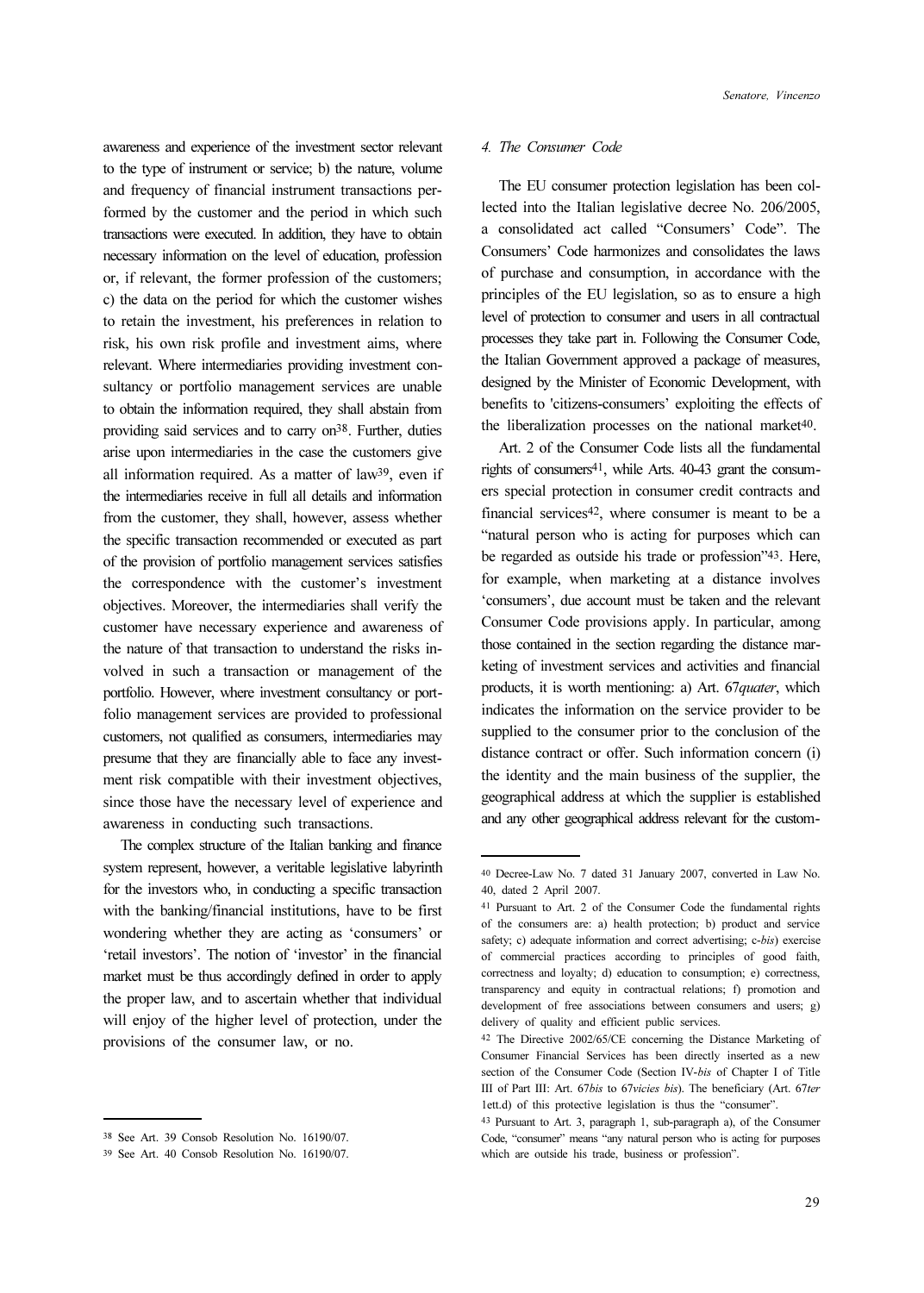er's relations with the supplier, (ii) the identity of the representative of the supplier established in the consumer's Member State of residence, if any, and the geographical address relevant for the customer's relations with the representative, (iii) when the consumer's dealings are with any professional other than the supplier, the identity of this professional, the capacity in which he is acting vis-à-vis the consumer, and the geographical address relevant for the customer's relations with this professional, (iv) where the supplier is registered in a trade or similar public register, the trade register in which the supplier is entered and his registration number or an equivalent means of identification in that register, (v) where the supplier's activity is subject to an authorization scheme, the particulars of the relevant supervisory authority; b) Art. 67sexies lists the information to be provided in respect of the financial service offered, such as (i) a description of the main characteristics of the financial service, (ii) the total price to be paid by the consumer to the supplier for the financial service, including all related fees, charges and expenses, and all taxes paid via the supplier or, when an exact price cannot be indicated, the basis for the calculation of the price enabling the consumer to verify it, (iii) where relevant notice indicating that the financial service is related to instruments involving special risks related to their specific features or the operations to be executed or whose price depends on fluctuations in the financial markets outside the supplier's control and that historical performances are no indicators for future performances, (iv) notice of the possibility that other taxes and/or costs may exist that are not paid via the supplier or imposed by him, (v) any limitations of the period for which the information provided is valid, (vi) the arrangements for payment and for performance, (vii) any specific additional cost for the consumer of using the means of distance communication, if such additional cost is charged; c) Art. 67sexies, concerning the distance contract itself, requesting the provider to supply information on (i) the existence or absence of a right of withdrawal and, where the right of withdrawal exists, its duration and the conditions for exercising it, including information on the amount which the consumer may be required to pay, as well as the consequences of non-exercise of that right, (ii) the minimum duration of the distance contract in the case of financial services to be performed permanently or recurrently, (iii) information on any rights the parties may have to terminate the contract early or unilaterally by virtue of the terms of the distance contract, including any penalties imposed by the contract in such cases, (iv) practical instructions for exercising the right of withdrawal indicating, inter alia, the address to which the notification of a withdrawal should be sent, (v) the Member State or States whose laws are taken by the supplier as a basis for the establishment of relations with the consumer prior to the conclusion of the distance contract, (vi) any contractual clause on law applicable to the distance contract and/or on competent Court, (vii) in which language, or languages, the contractual terms and conditions, and the prior information referred to in such article are supplied, and furthermore in which language, or languages, the supplier, with the agreement of the consumer, undertakes to communicate during the duration of this distance contract; d) Art. 67octies, on the redress mechanism (i.e. information on whether or not there is an out-of-court complaint and redress procedure for the consumer that is party to the distance contract and, if so, the methods for having access to it, and the existence of guarantee funds or other compensation arrangements).

# Ⅳ. Consumer's Financial Definition

## A. Acting Outside Trade or Profession

#### 1. The Notion of 'Consumer'

As we have seen, the "client-consumer" that purchases a consumer credit contract is protected by special legislation provided either by the Consumer Code or by the Consolidated Laws. Both legislations, however, make the identification of the 'consumer' quite confusing44. As a matter of fact, the Consolidated Law on Banking contains general rules protecting the 'client' and some specific provisions on the 'consumer' applicable on the basis of the consumer's definition. Moreover, Art. 121 of the Consolidated Law on Banking45 repeats at the first para-

<sup>44</sup> Amato, C., Perfumi, C. Financial Investors as Consumers and their protection: Recent Italian legislation from a European perspective. In Op. J. Vol. 3/2010, Paper n. 3. (2010), pp. 6-24.

<sup>45</sup> Art. 121, letter b), of the Consolidated Law on Banking defines consumer: "any natural person who is acting for purposes which are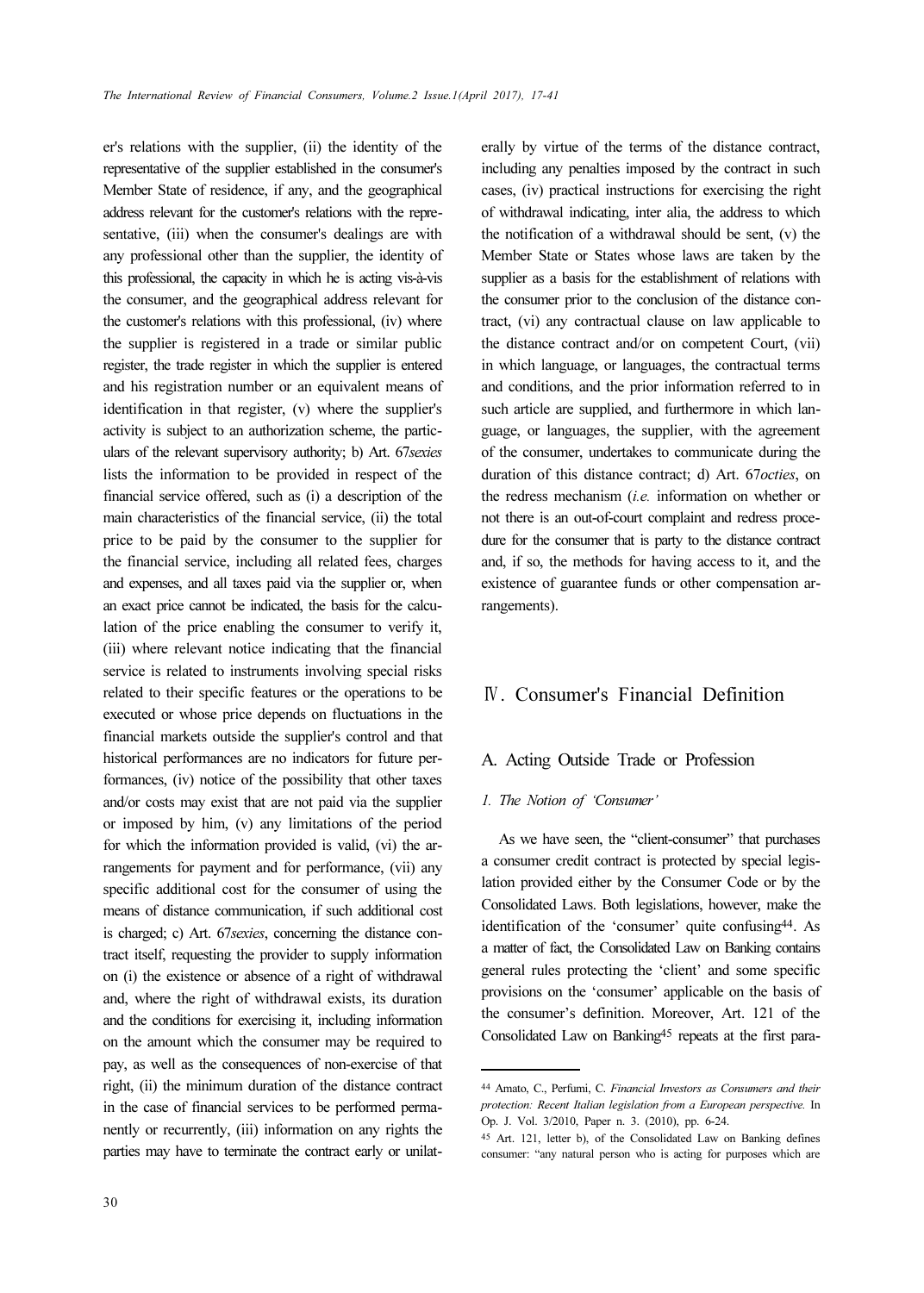graph the definition proposed by the Consumer Code in Art. 3, by which consumer is identified as a "natural person who is acting for purposes which can be regarded as outside his trade or profession"46.

At the same time, the fourth paragraph of the Art. 121 enumerates those cases excluded from its range of application. Letter a), for example, refers to "financing instruments that have an aggregate value inferior or superior to limits imposed by the Interministerial Committee for Credit and Savings (CICR)". Consequently, if the person that received the financing is a "natural person who is acting for purposes which can be regarded as outside his trade or profession", but the financial operation has a greater value of the limits imposed by the CICR, the contract may no longer be regulated by consumer rules. It means, although a consumer is a natural person who is acting for purposes that can be regarded as outside one's trade or profession, under certain circumstances that 'natural person' cannot be qualified as consumer, and the proper consumer rules do not apply.

### 2. Extension to business-persons

Some Courts propounded the view for a time, that a person should be protected as a consumer, if the relevant transaction does not belong to his core business activities47. The Italian Supreme Court, however, rejected this variant establishing a narrow definition of consumer, ruling that consumer is that person who is acting also for related purposes to his business activity48.

The definition of consumer thus appears to distinguish between two different types of information: the first is that a consumer can only be a physical person; the second is that the purpose of the activity concerned must be non-professional, that means the scope of the activity must be the satisfaction of some personal or family need. Having regard to the first condition, Italian experts have increasingly proposed the extension of consumer protection to legal persons, in particular to corporate entities, paying particular attention to those having a not-for-profit purpose, such as associations, committees and consortia carrying out both external and internal activities<sup>49</sup>. This way, it would be possible to provide a more coherent definition of the "weaker" contractual party. However, this interpretation has been rejected both by the Italian Constitutional Court50 which clarified that an extension of protection to legal persons is not provided for in Italian constitutional law, and by the Italian Supreme Court<sup>51</sup>, who have invoked the need for coherence towards European policy.

Nevertheless, recently the United Sections of the Italian Supreme Court<sup>52</sup> has extended the scope of consumer protection provisions under the Consolidated Law on Finance issuing a decision concerning the obligation for banks and financial intermediaries, engaging in "door-to-door" selling of financial instruments. The Court provided a withdrawal right to be exercised by retail clients within seven days of the signing of the relevant contract. This decision is important because it extends such obligation, originally provided by Art. 30, paragraph 6, of the Consolidated Law on Finance only in relation to the placement of financial instruments and portfolio management contracts entered into outside the registered office/place of business, also to other types of financial services and in particular to all investment services performed by financial salesmen through home visit whereas that need for investor's protection, resulting from the "surprise effect" and "traditionally" typical and inherent in the placing of financial instruments investment service, effectively occurs. The regulatory framework is provided by Art. 30, paragraph 6, of the Consolidated Law on Finance according to which: "The enforceability of contracts for placing of financial instruments or the portfolio management concluded outside the registered office shall be suspended for a period of seven days beginning on the date of subscription by the investor. Within that period the investor may notify his withdrawal from the contract

outside his own trade, business and profession".

<sup>46</sup> The same definition is contained in the Art. 1469bis of the Italian Civil Code: "a consumer is any natural person who, in contracts covered by this provisions, is acting for purposes which are outside his trade, business or profession". This interpretation run in accordance with the purpose of the Directive 93/13/CEE on Unfair Terms in Consumer Contracts that expressly applies only to the persons acting for purposes which are outside trade, business or profession.

<sup>47</sup> Tribunale Roma, 20 of October 1999, Giustizia civile 2000, I, 2117. <sup>48</sup> Supreme Court, 25 July 2001, No. 10127, I Contratti 2002, 338.

<sup>49</sup> Ebers. M. The Notion of "Consumer". Consumer Law. Compendium, Part III. (2007), p. 13.

<sup>50</sup> Corte Costituzionale, 22 November 2002, No. 469, Giustizia civile 2003, 290 et seq.

<sup>51</sup> Cass. 14 April 2000, n. 4843, in Foro Italiano, (2000), I, 3196; Cass. 25 July 2001, n. 10127, in Giurisprudenza italiana, (2002), 543.

<sup>52</sup> The United Sections of the Italian Supreme Court, sentence n. 13905 of 3 June 2013.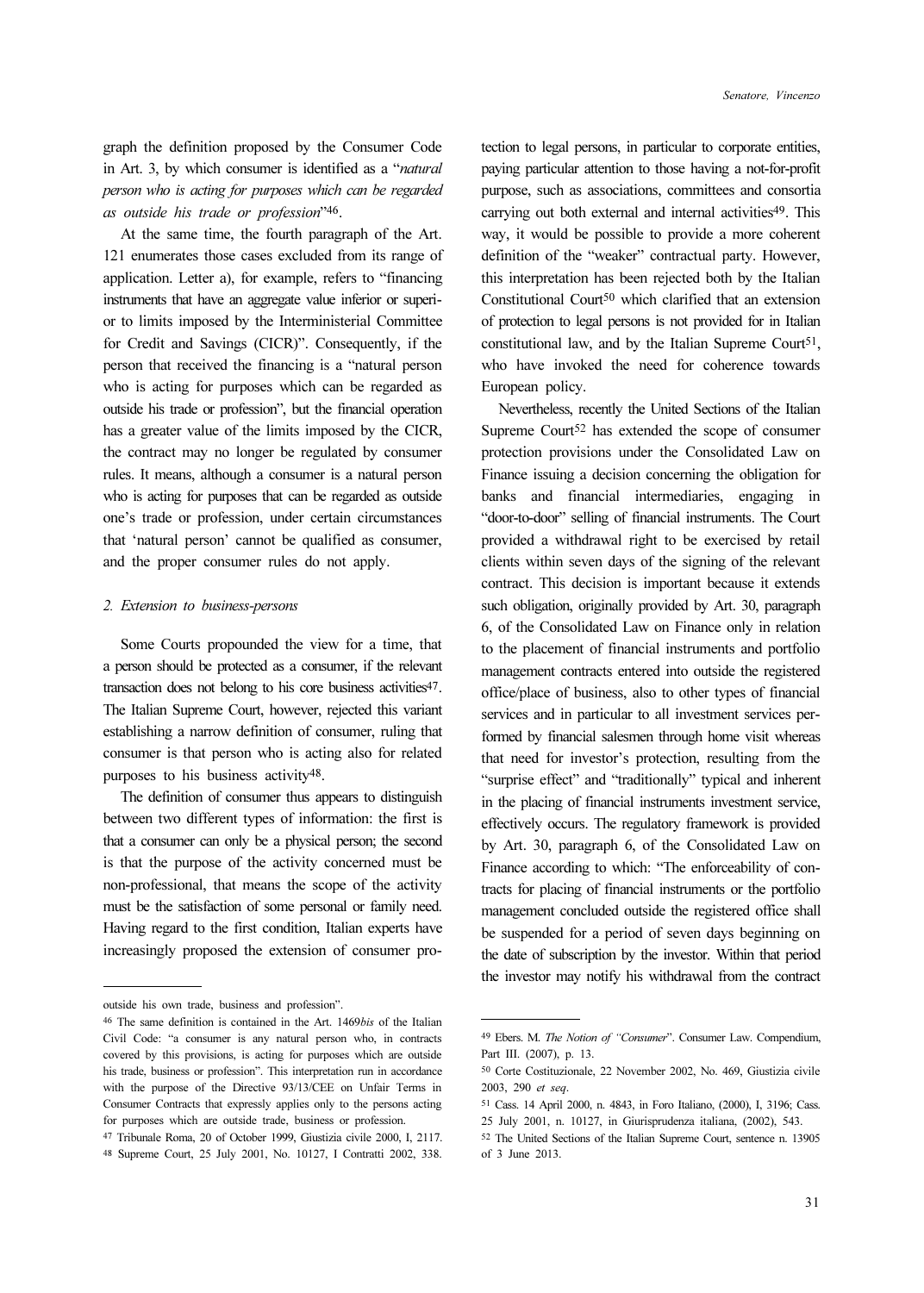at no expense and without any compensation for the approved person or the authorized person. This possibility shall be mentioned in the forms given to the investor. The same rules shall apply to contract proposals effected outside the registered office", and the following paragraph 7, under which "failure to indicate the right of withdrawal in forms shall result in the nullity of the related contracts, which may be enforced only by the customer". Regarding the scope of those provisions, two opposite interpretative orientations, either in doctrine and in case law, were formed over time, necessarily leading to the referral of the matter from the Supreme Court's First Civil Section, by order of April 2012, to the United Sections, in order to reconcile the contrast. In particular, the dispute was related to the concept of "contract for placing of financial instruments". The first orientation - prevailing, also because supported by two recent legitimacy judgments<sup>53</sup> and reassured by the concerned supervisory authority<sup>54</sup> - was upholding the technical and restrictive interpretation of the contract for the investment service of "placing of financial instruments" (service defined by Art. 1, paragraph 5, Consolidated Law on Finance) concept, recalled in article 30, paragraph 6, Consolidated Law on Finance. Consequently, that provision was held to be unenforceable for the other investment services of a typical "executive" nature, as, dealing on own account, execution of orders on behalf of clients and reception and transmission of orders.

Otherwise stated, the prevailing interpretation, adhering to the wording of the provision, was restricting the scope of application to the sales of financial instruments and products carried out by the intermediary on the basis of a mandate of placing of financial instruments conferred by the issuer or the offeror, on the assumption that the reason of the *ius poenitendi*<sup>55</sup> was to be inferred from the door-to-door selling of a contract promoted by the intermediary, with possible "surprise effect" for the client. On the contrary, the second and minority orientation, assuming that the Legislator had wanted to convey a

"nontechnical" meaning to the term "placing", was upholding an application of the ius poenitendi extended also to investment services different from that of placing of financial instruments and portfolio management explicitly recalled by the concerned provision. In this regard, the minority orientation was giving a broad interpretation to the concept of "placing of financial instruments" provided by Art. 30, paragraph 6, Consolidated Law on Finance, thus supporting the applicability of that provision, in particular, also to the investment services of dealing on own account, execution of orders on behalf of clients and reception and transmission of orders, when promoted door-to-door by the intermediary.

In this scenario, the United Sections of the Supreme Court, diverging from the recalled recent legitimacy judgments and also disregarding the Consob, have joined the minority interpretation, stating the principle according to which the ius poenitendi granted to the investor by Art. 30, paragraph 6, Consolidated Law on Finance, and the prescription of nullity of the contracts in which that right has not been provided (as per paragraph 7) should be applied not only when the door-to-door selling of financial instruments by the intermediary has taken place within a placement carried out by the intermediary itself in favor of the issuer or offeror of such financial instruments, but also when the same door-to-door selling has taken place in the execution of a different investment service, where the same investor's need of protection occurs.

The United Sections ruling will be influencing the decisions that have to be taken by national courts in cases relating to the provision of any sort of investment service having been accompanied by promotional activities by the intermediary (in particular, it has to be emphasized, would fall within this category also the combination of investment advice service with a typically "executive" investment service). Moreover, the principle expressed in the judgment in question would apply not only to the retail clients but also in respect of certain corporate investors and local entities.

<sup>53</sup> See Supreme Court of Cassation, February 14, 2012, no. 2065, and March 22, 2012, no. 4564.

<sup>54</sup> See Consob Communication no. DIN/12030993 of April 19, 2012. <sup>55</sup> Jus Poenitendi is the right of rescission or cancellation. The Consumer is the sole party entitled to cancel any order under a Contract in accordance with the Consumer Code, Art. 64 et seq. and obtain repayment of the sums paid at the moment of purchase. A Professional is not entitled to any such cancellation right.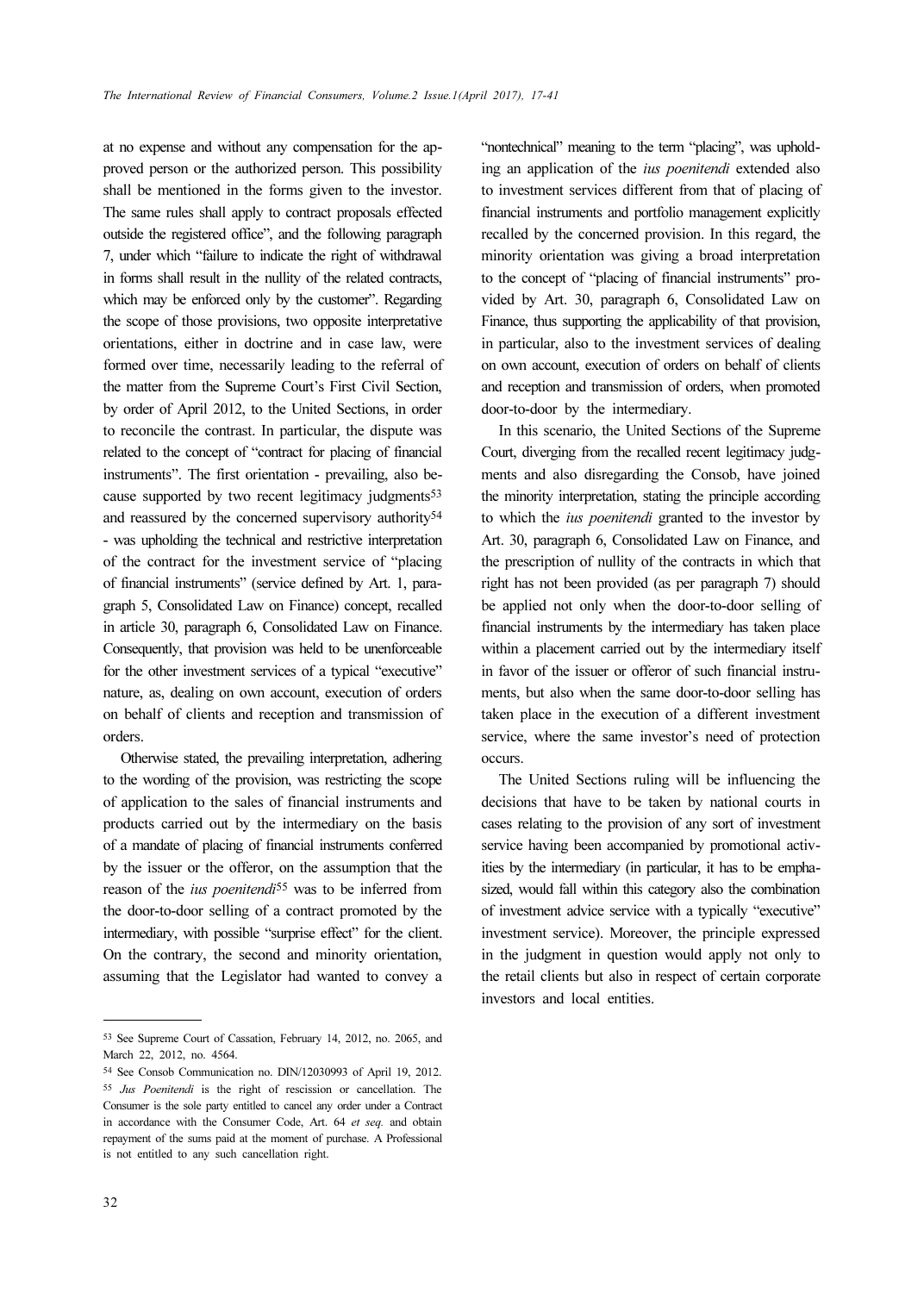# Ⅴ. Remedies

## A. Alternative Dispute Resolution(ADR) and Access to Justice in the Italian Financial Sector

The European legislation on consumer credit and distance contracts for financial services as well as the compelling need of protection of investors against unfair terms in consumer contracts and against unlawful conducts perpetrated by financial intermediaries, have recently led the Italian Government to introduce either alternative, fast and cheap methods of dispute resolution as out-of-court dispute resolution processes or new remedies to access to justice56.

The Consolidated Law on Finance and the Consob lack, in fact, to state clearly what remedies are available to the investors in case the investment firm should breach any of its duties<sup>57</sup>. This omission explains why Italian Lower Courts have recognized different remedies in case of individual lawsuits: (a) reliance damages deriving from pre-contractual liability58; (b) expectation damages deriving from breach of the financial contract<sup>59</sup>; (c) invalidity of the financial contract absent the required written form or due to the violation of mandatory rules<sup>60</sup>.

In order to avoid this fragmentation, and also in compliance with the guidelines issued by the European legislation, the Italian Government updated the legislation for protecting savings and regulating financial markets enacting the Law no. 262/2005. Accordingly, it introduced two difference remedies available to investors: i) the guarantee indemnification fund within the settlement procedure

and the Conciliation and Arbitration Chamber, and the ii) no-fault indemnification fund<sup>61</sup>.

## B. Out-of-Court Remedies

## 1. The Guarantee Indemnification Fund within the Settlement Procedure and the Conciliation and Arbitration Chamber

The Conciliation and Arbitration Chamber housed on Consob premises was founded on the provisions of the Italian Investment Protection Law (no. 262/2005), enacted by Legislative Decree 179/2007, and later governed in organizational and procedures terms first by Consob Regulation No. 16763 of 29th December 2008 (expired on 1st August 2012) and then by Consob Regulation No. 18275 of 18<sup>th</sup> July 2012<sup>62</sup>. With Resolution No. 18310 of 5 September 2012, the Commission approved new rules for the organization and operation of the Conciliation and Arbitration Chamber at the Consob. The Chamber<sup>63</sup> is the organization responsible for the administration of conciliation and arbitration proceedings involving disputes arising between investors<sup>64</sup> and financial inter-

<sup>56</sup> Most of the Italian contemporary legislation on ADR – except for labor mediation and judicial conciliation in civil litigation - has its origin in Institutions of the European Community. One of the main document in this path may be identified in the "Commission Green Paper on access of consumers to justice and the settlement of consumer disputes in the single market" of 16 November, 1993. This document conceived with the official purpose "to enable all the Community's consumers to gain access to justice and to deal with cross-border disputes" focused on both in-court and out-of-court dispute resolution procedures.

<sup>57</sup> Amato, C. Financial Investors as Consumers in a European Perspective (2012), p. 8.

<sup>58</sup> See Tribunale Udine, decision No. 376 of 5 March 2010.

<sup>59</sup> See Corte di Appello di Torino, decision No. 615 of 10 April 2012. <sup>60</sup> See Tribunale Ravenna, decision 29 May 2010, available at: http://www.unijuris.it/sites/default/files/sentenze/Tribunale%20di%20R avenna%2029%20maggio%202010.pdf

 $61$  On  $4<sup>th</sup>$  September 2012, the Bank of Italy published a consultation paper containing new rules on prudential supervision and risk containment for banks, which include, inter alia: (i) the establishment of an internal alert procedure; (ii) clearer provisions on the role of the chief risk officer; and (iii) the assignment to the banks' board of tasks originally belonging to the surveillance committee established pursuant to Legislative Decree  $8<sup>th</sup>$  June 2001, No. 231. As result of the public consultation, some additional chapters (namely, nos. 7 ("Internal controls system"), 8 ("Informative system") and 9 ("Business continuity")) have been introduced in the Bank of Italy Circular  $27<sup>th</sup>$ December 2006, No. 263 ("New Regulations for the Prudential Supervision of Banks on Highly Significant Transactions"), laying down new prudential supervisory instructions for Banks (See Bank of Italy on 2 July 2013 with the  $15<sup>th</sup>$  amendment of Circular No. 263 of  $27<sup>th</sup>$  December 2006).

<sup>62</sup> The Resolution and annexed regulation were published in the Official Gazette No. 176 of 30 July 2012 and in CONSOB's fortnightly bulletin No. 7,  $2<sup>nd</sup>$  July 2012.

<sup>63</sup> Pursuant to the opinion of the Council of State of 20 October 2011, the Chamber without subjectivity, is "classified [...] as a technical body, instrumental to Consob but not separate to it" and whose functions, provided autonomously, in any case belong to Consob, which is the final arbiter of the related effects. The regulatory changes introduced in the more general system of civil mediation aimed at conciliation pursuant to Italian Legislative Decree No. 28 of 4 March 2010, the related enactment decrees of the Ministry of Justice, and the experience accrued in the overall Chamber activities derive from Consob.

<sup>64</sup> Under Art. 1, lett. b), of the Consob Resolution No. 16763, of 29 December 2008 (as amended by Consob with Resolution no. 18275 of 18 July 2012), "investors" shall mean investors other than the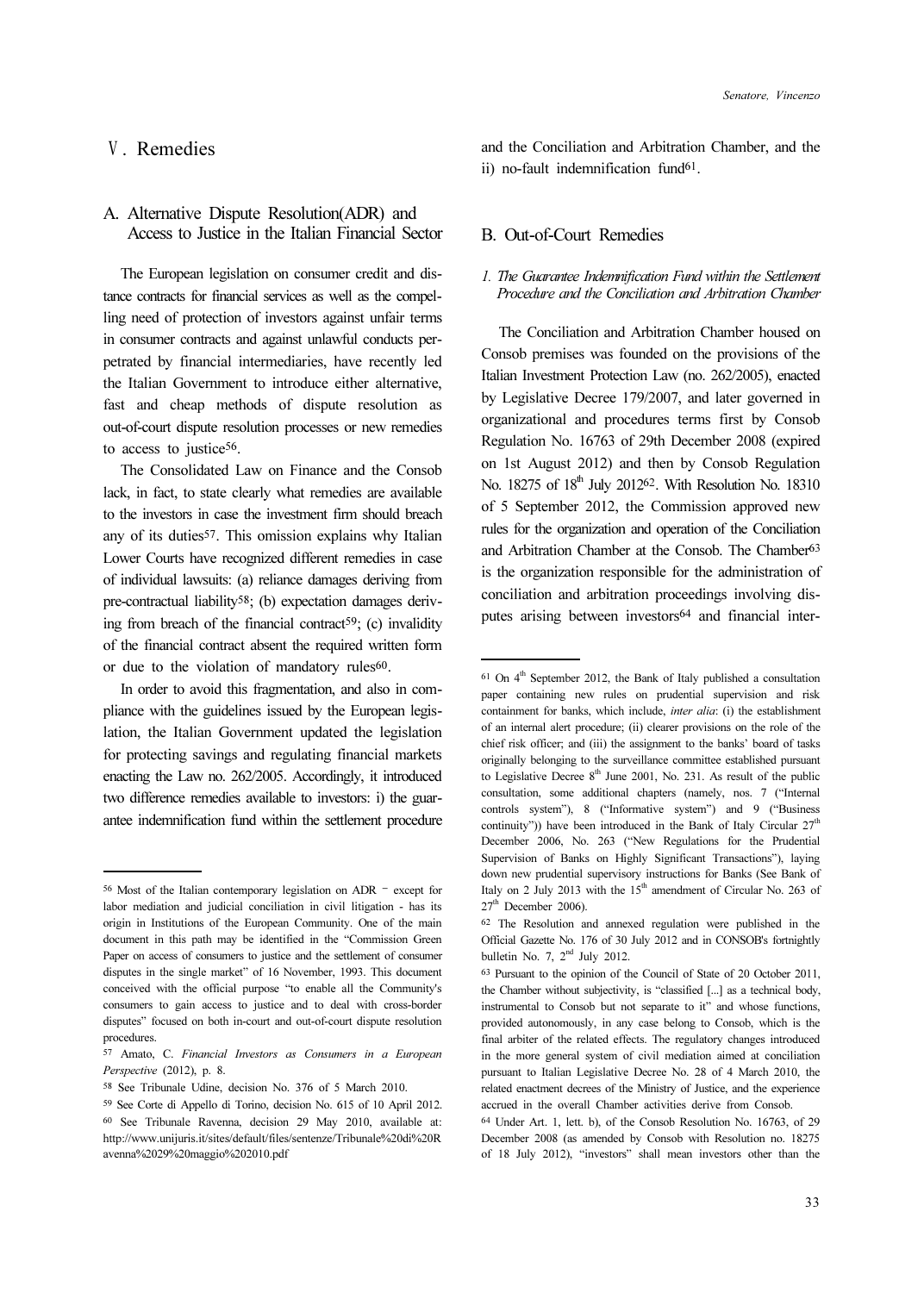mediaries<sup>65</sup> regarding compliance with disclosure obligations, correctness and transparency as envisaged in the contractual relations with customers and concerning investment or asset management services. It is composed of a President and two members, appointed by the Consob, chosen from amongst Consob employees who find themselves in a senior management position.

## i. Out-of-Court Settlement

A petition to initiate the conciliation procedure may be presented exclusively by the investor when, in relation to the dispute no other conciliation procedures have been initiated, including by the initiative of the intermediary the investor used. In addition, a complaint has to be presented to the intermediary to which a specific response was provided, and a period of ninety days or any shorter period set by the intermediary for handling of the complaint has elapsed without the investor having received a response. Once the petition has been submitted, the Chamber appoints without delay a conciliator from among those listed. The conciliator shall conduct the meetings without procedural formalities and without the obligation to take minutes, in the manner in which he considers most appropriate given the circumstances of the case, the willingness of the parties and the necessity of reaching a solution to the dispute quickly. He also may hear the parties separately or conduct a cross-examination in order to better clarify the dispute and identify the points on which there is agreement, and may order the intervention of third parties, provided the parties agree to this and to covering the relative expenses<sup>66</sup>.

If conciliation proves successful, the content of the agreement shall be drafted in the form of a special report signed by the conciliator and the parties involved. Should the parties fail to immediately implement the conciliatory measures, subject to confirmation of its formal consistency, the report shall be approved by decree of the President of the Court with jurisdiction over the district in which conciliation proceedings were held, and shall constitute a writ of execution for enforced expropriation, enforcement of specific performance and for registration as mortgage by order of the court. By contrast, where no agreement is reached and in the event of non-conciliation, at the joint request of all parties the conciliator shall formulate a proposal to which each party shall indicate its final position  $(i.e.$  the terms under which the party is willing to conciliate). The conciliator shall note these final positions in a special "conciliation failed" report.

## ii. Arbitration

In case of breach of disclosure, required by Art. 21 of the Consolidated Law on Financial, investors may also ask for an arbitration redress procedure held by the Consob. In this regard, the parties may submit a joint written application to start an arbitration proceeding, which will be administrated by the Chamber under the provisions of the Consolidate Law on Finance and Consob enactment provisions. Disputes shall be settled by a single arbitrator, selected from among entries on the list held by the Chamber, unless the parties decide to refer the dispute to a panel of three arbitrators, with proceedings as indicated in Art. 810, subsection 1 of the Italian Code of Civil Procedure67. During their first meeting, the arbitrators shall ask the parties to deposit a sum as payment on account of arbitrator fees and defense costs to be incurred

counterparties defined under Art. 6, paragraph 2quater d) and the professional clients under paragraphs 2quinquies and 2sexies of Consolidated Law on Finance as amended.

<sup>65</sup> Under Art. 1, lett. c), of the Consob Resolution No. 16763, of 29 December 2008 (as amended by Consob with Resolution no. 18275 of 18 July 2012), "Intermediaries" shall mean the persons entitled pursuant to Art. 1, paragraph 1, let. r), of Consolidate Law on Finance, as amended, and the company Poste Italiane - Divisione Servizi di Banco Posta – authorized pursuant to Art. 2 of Italian Presidential Decree No. 144 of 14 March 2001.

<sup>66</sup> See Art. 12 of the Consob Resolution No. 16763 of 29 December 2008, as amended.

<sup>67</sup> Pursuant to Art. 810 (Appointment of the Arbitrators) of the Italian Code of Civil Procedure: "Where, in accordance with the provisions of the submission to arbitration or of the arbitration clause, the arbitrators are to be appointed by the parties, each party, by means of a bailiff's notification may inform the other party of its appointment of an arbitrator or arbitrators and request said other party to name its own arbitrators. The party so requested shall, within twenty days, serve notice of the personal data regarding the arbitrator or arbitrators appointed by it. Failing this, the party which has made the request may petition the President of the Court in whose district the arbitration has its seat, to make the appointment. If the parties have not yet determined the seat of arbitration, the petition is presented to the President of the Court in the place where the submission to arbitration or the contract to which the arbitration clause refers has been executed or, if such place is abroad, to the President of the Court of Rome. The President, having heard the other party where necessary, shall issue his order against which there shall be no recourse. The same provision is applied where the submission to arbitration or the arbitration clause has entrusted the appointment of one or more arbitrators to the judicial authority or where, if entrusted to a third party, that third party has failed to act".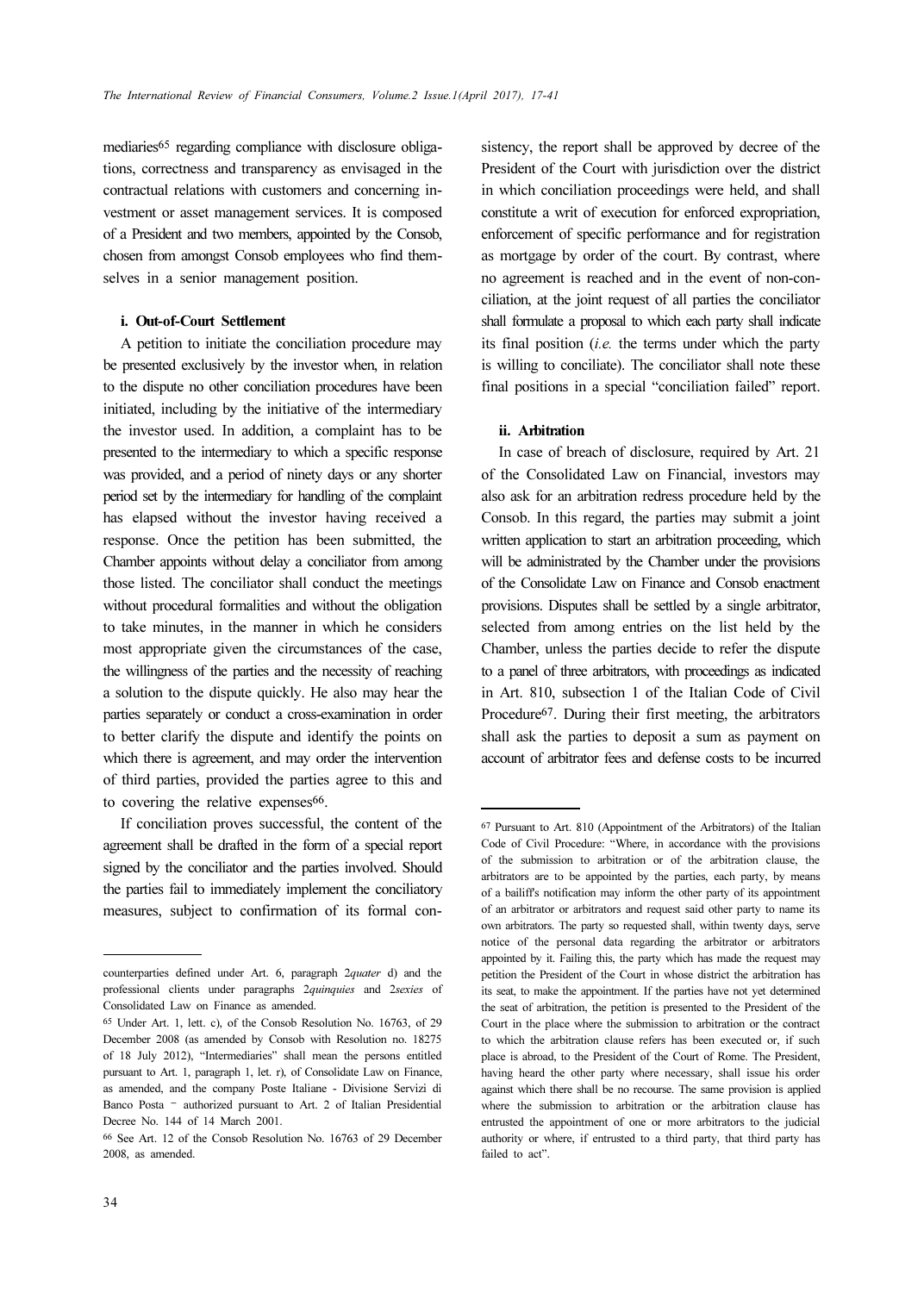by the parties in order to obtain the award, deciding also the criteria for distribution of costs between the parties. The payment on account shall be determined by the Chamber on recommendation from the arbitrators.

The arbitrators shall pronounce the award within one hundred and twenty days of acceptance of the appointment. However, this deadline may be extended prior to its expiry for a period not exceeding one hundred and twenty days by the Chamber, following justified application from one of the parties or arbitrators, after consulting the other parties involved, or the by joint written declarations of the parties. The investor, however, can also opt for a fast-track arbitration procedure, which will be based solely on evidence submitted in advance by the parties with the application for arbitration and it more fast than the "full" arbitration. The option of recourse to fast-track arbitration must be expressly indicated in the arbitration agreement, and the application cannot be accepted if as part of the same dispute no complaint was issued to the intermediary to which specific response was provided, or if ninety days have lapsed, or shorter term as established by the intermediary for handling of the complaint, in which time the investor has received no response.

The fast-track arbitration shall be settled before a single arbitrator appointed by a joint application by the parties among entries on the list held by the Chamber, and has the aim to compensate the equity damages suffered by the investor as a result of intermediary default in terms of disclosure, correctness and transparency obligations envisaged in contractual relations with investors. The equity compensation will be determinate on the base of the documentary evidence provided, and consists of a lump sum appropriate to compensate the equity damages suffered as an immediate and direct consequence of default by the intermediary. This is an alternative redress. Should the claimant be unsatisfied with the arbitration decision, he, however, may file claim before the ordinary courts that will award all damages suffered by investors in addition to the equity damages eventually recognized.

### 2. No-Fault Indemnification Fund

The second remedy has been introduced by the Law No. 23/2006, then implemented by the Law No. 179/2007, which has established new procedures for the conciliation and arbitration system of compensation and guarantee fund for investors. This provision consists of a no-fault

indemnification fund based on the unlawful brokerage activities. To have access to this "fund" investors have to demonstrate their economic loss and provide evidence of the breach of broker's duties as stated in Part II of the Consolidated Law on Finance.

This means that the broker's activities are already judged as unlawful by an ordinary court or arbitrator, and the final judgment of the court or the arbitration award is not more subjected to appeal. The Fund, managed by the Consob, is exclusively created by collecting half of the total amount deriving from criminal fines eventually paid by financial brokers.

## 3. Mediation in consumer and financial litigation

The mediation proceeding provided for by the Legislative Decree No. 28/2010 (Mediation Law)68 which implemented the Mediation Directive (2008/52/EC)69, and it is administered by a qualified mediation body, registered on a list kept by the Italian Ministry of Justice. Both the mediation bodies and the mediators themselves must, furthermore, meet some requirements in order to be qualified. As for the mediators, they must hold a university degree (not necessarily in law), or at least be enrolled in a professional association; moreover, they must have a certificate of good standing issued by their professional association and have attended a specific training on mediation theory and techniques<sup>70</sup>. The Mediation Law provides

<sup>68</sup> The Legislative Decree No. 28/2010 has been amended by the Law 9<sup>th</sup> August 2013, No. 98, converting the Law-Decree 21<sup>st</sup> June 2013, No. 69 (the so-called "Decreto del Fare). The main changes concern, inter alia,: (i) the introduction (based on decision no. 13905 of the Joint Chambers of the Supreme Court of Cassation of  $3<sup>rd</sup>$  June 2013) in Section 30, paragraph 6, of the Consolidated Law on Finance – which provides a withdrawal right for investors (the so-called "jus poenitendi") in case of door-to-door selling - of a new period according to which the mentioned regime is applicable, as from  $1<sup>st</sup>$  September 2013, not only to the services of placement of financial instruments and portfolio management, but also to the dealing for own account (pursuant to Section 1, paragraph 5, lett. a), of the Consolidated Law on Finance); (ii) the reintroduction, as from  $20<sup>th</sup>$  September 2013, of the mandatory mediation in civil and commercial disputes (including those related to banking, financial and insurance contracts). As a result, the parties to a dispute must resort (assisted by a lawyer) to a mediator in an attempt to reach an out-of-court settlement.

<sup>69</sup> The European Council has in late April 2013 adopted two key legislative measures regarding dispute resolution. This includes a Directive on alternative dispute resolution and a Regulation on online dispute resolution. The aim is to offer consumers fast and costeffective means to resolve disputes with businesses.

<sup>70</sup> See Art. 4 Ministerial Decree No. 180/2010 (as amended by the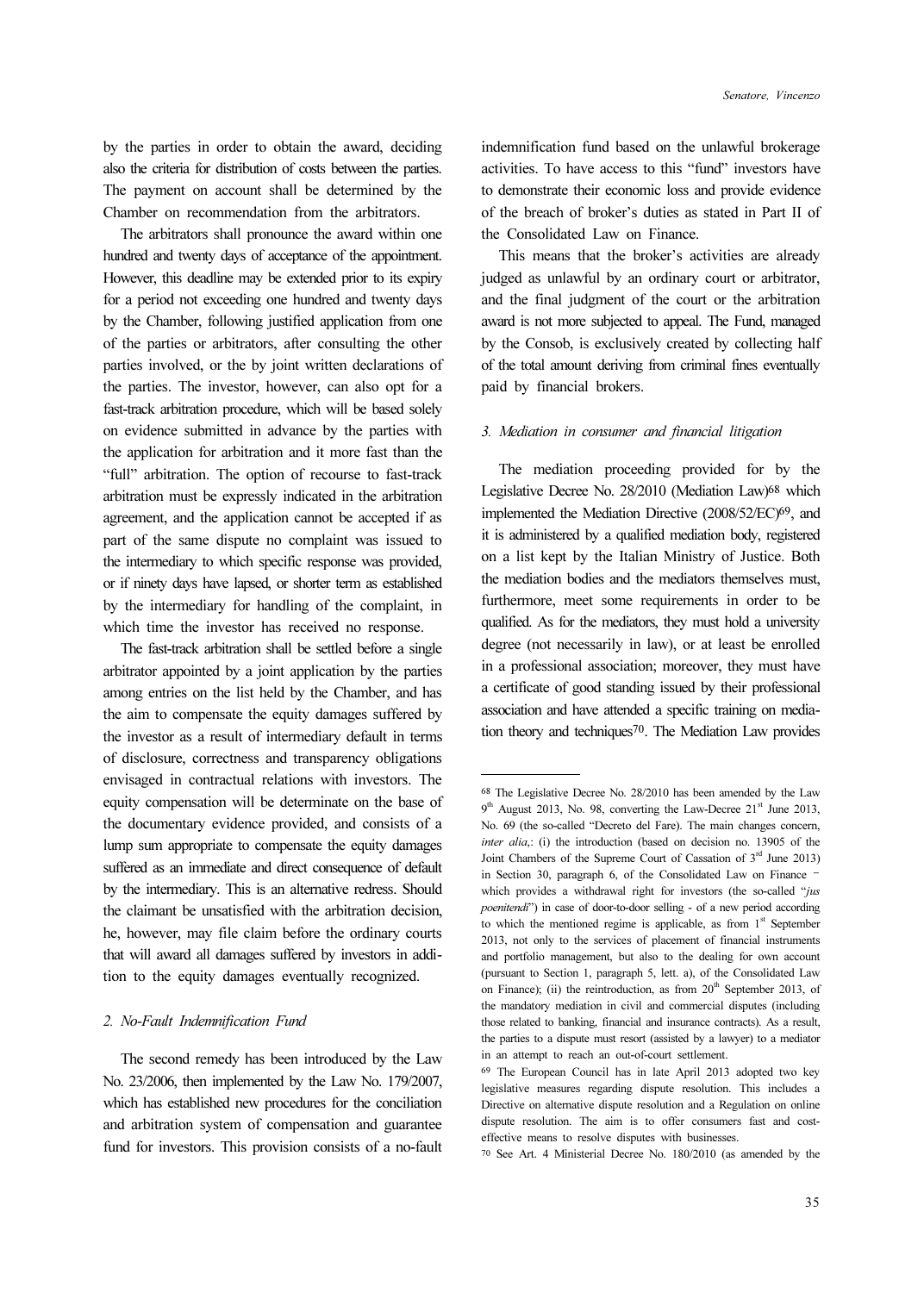three forms of mediation: a) voluntary mediation, spontaneously decide to avail themselves of mediation services; b) delegated mediation (whenever deemed necessary, the judge may refer the parties to mediation); and c) mandatory mediation. In this latter case, a large range of disputes<sup>71</sup> cannot be brought before civil courts unless the plaintiff had first attempts the mediation procedure.

The Italian Constitutional Court was called several times to judge on compliance of mandatory mediation attempts with Arts. 24, 25 and 111 of the Italian Constitution, according to which anybody has the right to access State justice. In at least three consistent judgment s72 the Court, considering that after mandatory mediation attempt parties are allowed to refer their dispute to the State judge, affirmed such compliance. Despite this, also a cause of many criticisms and protests, the law was challenged on various grounds before the Italian Constitutional Court73.

Nearly six months after its entry into force, the Italian Constitutional Court made invalid Art. 5 of the Mediation Law, finding it in breach of Art. 76 of the Italian Constitution. Relying on technical grounds, the Court found that by enacting the law, the government had exceeded the scope of both the Mediation Directive and Law No. 69/2009, which empowered the government to adopt a legislative decree introducing administered mediation procedures. The overall rationale embodied in the preamble to the directive was identified as follows: "Mediation can provide a cost-effective and quick extrajudicial resolution of disputes in civil and commercial matters through processes tailored to the needs of the parties. Agreements resulting from mediation are more likely to be complied with voluntarily and are more likely to preserve an amicable and sustainable relationship between the parties. These benefits become even more pronounced in situations displaying cross-border elements." The Mediation Directive, thus, defines 'mediation' as

"extrajudicial resolution of disputes", whereas the Italian government had conceived in mediation as a compulsory preliminary step of judicial litigation. Further confirmation of this misunderstanding is to be found in Art. 60 of Law No. 69/2009, which officially recognized mediation in civil and commercial disputes and delegated power to the Italian government to issue a Legislative Decree on mediation to implement the provisions of Mediation Directive. For this reason, the Italian Constitutional Court ruled that compulsory mediation was implemented in Italy in order to reduce the congestion of tribunals, rather than to create an alternative (i.e. more rapid and less expensive) form of dispute resolution and that mediation was pushed beyond its natural scope in an attempt to achieve economies in the administration of justice. At the same time, the Constitutional Court decision represents a setback for the promotion of alternative dispute resolution, which in a litigation-friendly country such as Italy would actually benefit individuals and businesses.

Nevertheless, on 15 June 2013, the Italian government issued a Law Decree74 (so called "Decreto del Fare"), then converted in Law No. 98, on 9 August 2013, providing urgent measures that also involve important changes to Italian litigation system. It resurrected the mediation provision by announcing a new mandatory mediation for a wide range of classes of disputes, including banking and financial agreements.

### 4. Conciliation in consumer and financial litigation

The Consob conciliation procedure is modelled upon state-sponsored out-of-court commercial mediation (Legislative Decree No. 3/2005). Benefits of the procedure include the judicial enforceability of the settlement agreement and exemption from stamp duty. Confidentiality is strictly protected, and the mediator can meet the parties separately. If the parties agree in advance, the mediator can make a final settlement proposal on which both the investor and the financial intermediary have to take a stance, also stating under what conditions they could sign an agreement. This last proposal, together with the

Ministerial Decree No. 145/2011) which entrusts the examination of applicants' professionalism and efficiency to the person in charge.

<sup>71</sup> Those matters include: i) banking and financial agreements; ii) rights in rem; iii) division of assets; iv) inheritance; v) family estates; vi) eases of real property or going concerns; vii) gratuitous loans for use; viii) medical liability; ix) defamation in the press and other media; x) insurance.

<sup>72</sup> See Italian Constitutional Court, decisions No. 82/1992, No. 376/2000 and No. 403/2007.

<sup>73</sup> The case was heard before the Italian Constitutional Court on  $23<sup>rd</sup>$ October 2012, and on  $6<sup>th</sup>$  December 2012 the decision was issued.

<sup>74</sup> A decree-law is issued in special and urgent cases by the Government. It must be presented on the same day to Parliament for conversion into law, if it is not converted within sixty days of its publication it loses validity retroactively, but the Parliament may regulate by means of law any relation that have arisen by virtue of unconverted decree.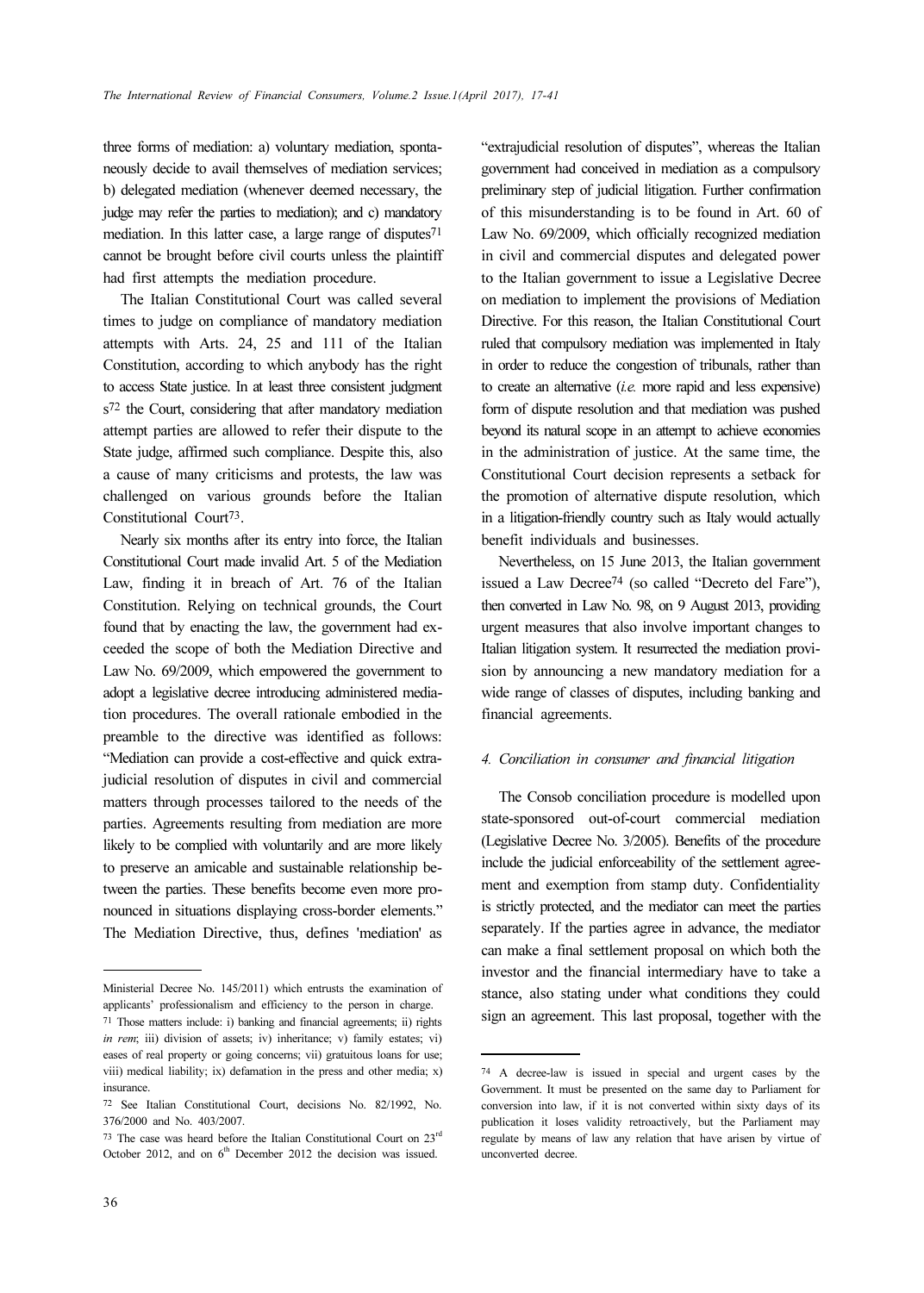parties' positions, is recorded in the minutes, and could be taken subsequently into account by a judge in order to rule on the costs of judgment.

### 5. Banking and Financial Arbitrator

In the banking sector, a different - albeit similar in several respects - procedure has been introduced by article 128bis of the Consolidated Law on Banking, introduced in 2005 following the financial scandals of Cirio, Parmalat and the Argentinean Bonds, and then amended by the Legislative Decree No. 28 of 4 March 2010, and subsequently by the Law  $9^{th}$  August 2013, No. 98.

Article 128bis provides for a special alternative dispute resolution procedure (the Arbitro Bancario Finanziario, or ABF) applicable to all disputes arising between banks (and financial intermediaries) and clients in the context of banking and financial services/products (with the exclusion of investment services). The procedure applies to all bank-client litigation whether or not the client qualifies as a 'consumer'; only clients that are financial intermediaries themselves are excluded. The procedure applies to all disputes relating to rights and obligations regardless of the monetary value of the underlying contractual relationship. However, if the litigated matter includes a request for money, the procedure only applies if the requested sum does not exceed Euro 100,000.

Access to the procedure is voluntary for clients but mandatory for intermediaries. The procedure is managed by an Arbitration Tribunal which comprises five arbitrators appointed as follows: one each by intermediaries and consumers' associations respectively, and three (including the President) by the Bank of Italy. The procedure can only be initiated by clients, and the action starts with a complaint and then follows a typical litigation path. The possible outcomes of the procedure, however, are peculiar in several respects. The litigated matter is limited to the claims brought about by the client; the intermediary can defend itself but, it seems, cannot advance counterclaims. If the tribunal upholds the client's complaint, it orders the intermediary to comply with its decision within a fixed date.

The ABF's decisions, however, are not binding as those of a court judge, and therefore if the broker fails to comply with the above-mentioned decisions, this bad behavior is made public both either through the ABF's website or through two national newspapers, at the intermediary's own expense. The law does not expressly provide for any appeal against the ABF's decisions. It does provide, however, that the decision does not prevent either party from returning to court or any other applicable dispute resolution system. This, together with the general, constitutionally granted right to justice, seems to imply that the intermediaries may request the redress of damages caused by the publication of their non-compliance to a decision if they can make a successful case that it was wrong on the merits.

### 6. The Banking and Financial Ombudsman

The Banking and Financial Ombudsman was set up in 1993 under an interbank agreement of 1992. It is an alternative Court, composed by five members, where the customer can try to resolve disputes with banks and financial intermediaries for free. The Ombudsman's powers are limited to matters relating to operations and investment services as well as other types of operations not covered by Title VI of the Consolidated Law on Banking (i.e. consumer credit and payment services), and its value jurisdiction is up  $\in$  100,000.

To start the procedure, the consumer has to submit a written application to the ombudsman's offices. The application must be signed by the consumer who may, if he so wishes, be assisted by a lawyer, an accountant or an adviser. Before lodging a complaint with the Ombudsman, the consumer must first lodge a complaint with the bank concerned. However, if this procedure has not been followed, the Ombudsman's office will forward the complaint to the bank which has 60 days (90 in the event of financial transactions) to respond. The Ombudsman has unofficial investigatory powers so it draws up an adversarial report with the bank and obtains all the documentation considered necessary. After evaluated all documents the Ombudsman issues a reasoned decision which may concern only compensation for damages sustained by the applicant. The decision is not binding between the parties, who are however free, if unsatisfied, to apply before the ordinary courts.

The arrangements for financial out-of-court redress, however, vary from country to country  $=$  and there are some significant gaps. Most other member states still have separate ombudsmen schemes for the various different areas of financial services. In Belgium, for example, there are two banking ombudsmen, because they have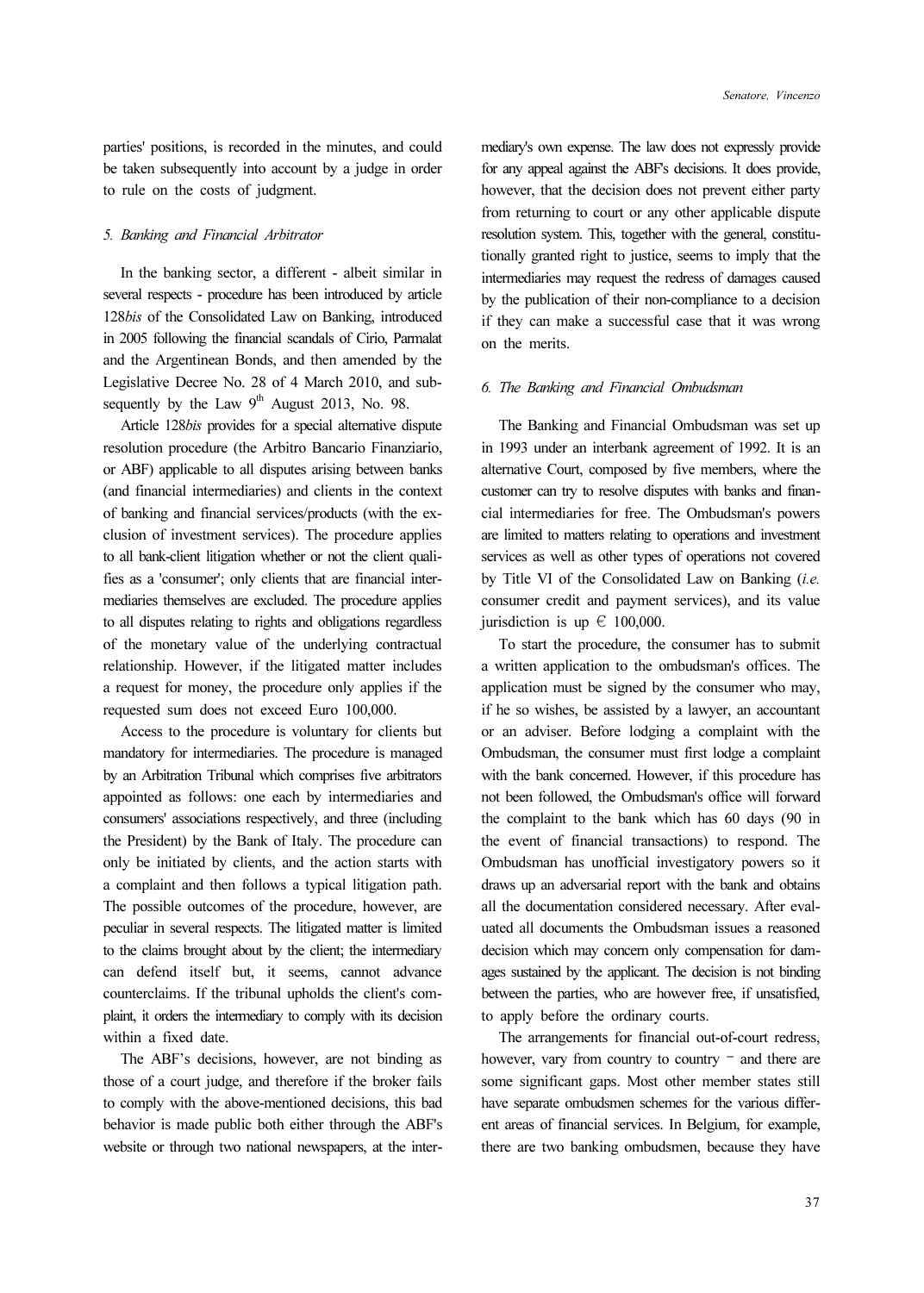a post-office bank as well as ordinary banks. But the most complicated is Germany, where they have four different types of banks with redress schemes at federal and regional levels. Altogether, they have 14 different banking ombudsman schemes. Although complaint-handling is generally quite well-developed for banking – it's often less so for insurance and investment. So it's in those sectors that there are still quite a lot of gaps.

## C. Court Remedies

The Italian legal system provides not only individual actions in order to ascertain and block the unlawful broker's activities, but also different kinds of collective remedies with the aim to handle those claims that concern a plurality of individuals. Further to the cumulative action, where multiple plaintiffs may grant the same lawyer proxies to act on their behalf against the same defendant in the same proceedings, the Consumer Code sets forth rules for both an injunctive Class Action and for a Class Action for monetary recovery. As a matter of law, pursuant to Art. 140 of the Consumer Code, consumer associations can bring representative action for injunctive relief in favor of all consumers (not only association members), asking for the cessation of unlawful conduct (the so called "Representative Action"); moreover, pursuant to Art. 140bis of the Consumer Code, each member of the same category may start a Class Action seeking compensation for damages and/or restitution of undue payments.

### 1. Collective Injunctions

Highly recommended by the European legislation<sup>75</sup>, collective injunctions represent an efficient alternative redress to ordinary individual claims. The Directive on Injunctions (Directive No. 2009/22/EC) ensures the defense of the collective interests of consumers in the internal market by providing means to bring action for the cessation of infringements of consumer rights76. The consumers

(that is, consumer representative body, excluding individual claimants) can thus claim interest damaged by unlawful practices carried out by professionals infringing European law, asking for the cessation or prohibiting defendants from any infringement, requiring accordingly adequate measures to eliminate the effects caused by that infringement as well as compensation for damages and loss suffered.

By contrast, the Italian financial legislation grants standing to consumer associations representing collective consumer interests against any violations of investment services activities. So, for instance, Art. 32bis of the Consolidated Law on Finance refers back to Arts. 139 and 140 of the Italian Consumer Code, and both provisions regulate collective injunctions issued as redress for damages.

#### i. Area of application

Consumer associations (officially registered with the Ministry of the Economic Development) may initiate representative actions in order to stop behavior prejudicial to the interests of the consumers and users and/or to adopt the measures aimed at amending and/or removing the harmful effect. Pursuant to Art. 37 of the Consumer Code, a representative action may be further started in order to obtain the cessation of the use of unfair terms and conditions in consumer contracts causing a significant imbalance in the parties' rights and obligations, to the disadvantage of consumers. The procedure starts with a formal warning notice, sent by the consumer associations, in which has given a term of at least 15 days to cease the challenged behavior. The procedure is the one of an ordinary civil trial; accordingly, class actions for injunctive relief are tried and decided by a single Judge. The extension of the class is defined by the plaintiff claim and the Judge can also order interim and urgency measures anticipating the decision. It worth to notice that the only reliefs available in the class actions are injunctive reliefs, whilst monetary compensation is not possible. The decision has effect on all the class members.

## 2. Class Actions

The class action came into force since the beginning of 2010. This new legal institute allows each consumer to act for the protection of a determined class of persons' rights, also through consumer associations. Art. 49 of

<sup>75</sup> See Directive on Injunctions 2009/22/EC.

<sup>76</sup> For the purposes of the Directive 2009/22/EC an infringement means any act contrary to the Directives listed in Annex I, as transposed into the internal legal order of the Member States which harms the collective interests. The Annex I includes the Directive on distance marketing of financial services, but any other violations of financial services legislation are not mentioned.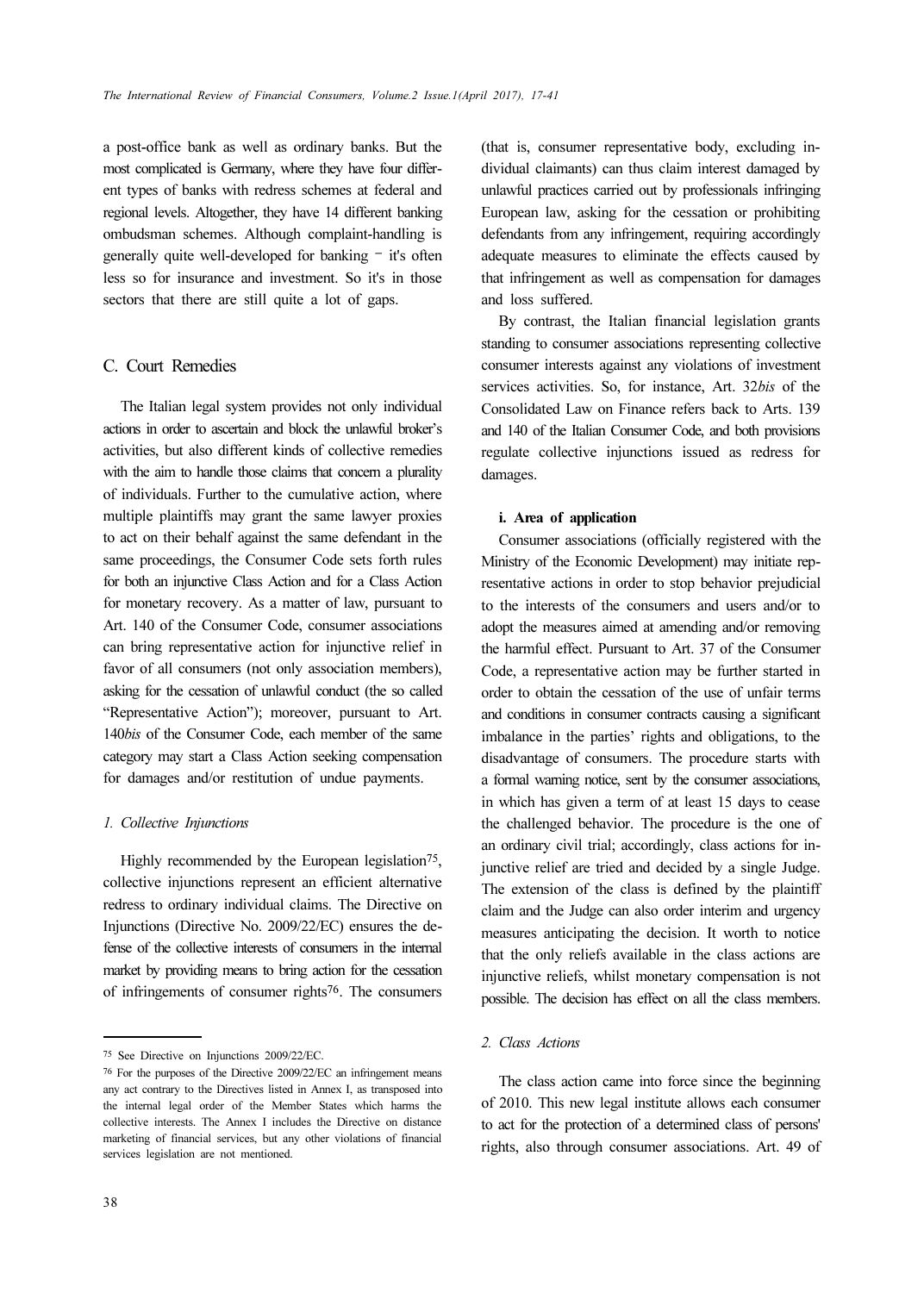Law no. 99/2009 amending article 140bis of Consumers' Code77, regulates the class action. The same article also provides that the abovementioned action can be applied only with reference to the offenses completed after the date of entry into force of Law No. 99/2009 (therefore, after 15 August 2009). As a preliminary matter, it should be highlighted that Art. 140bis Consumer Code sufficiently defines the range of application of the collective redress procedure: the subjective range is restricted to "consumers and users of public services", whilst the objective range of application is limited only to specific situations. It had been argued whether investors might be included under the definition of 'consumer' (as intended by Art. 3 of the Consumer Code), and thus under the range of subjective application of class actions, or no. While previous drafts of the law dealing with class actions did contain a clear reference to investors, in the present version of Art. 140bis, all references to investors have been removed.

#### i. Area of Application

Pursuant to Art. 140bis of the Consumer Code, the Class Action aims to protect: a) the contractual rights of a plurality of consumers and users who find themselves in an identical situation vis-à-vis the same defendant, including the rights related to agreements entered into through standard forms and conditions; b) the identical rights that end-users of a certain product have vis-à-vis the related manufacturer, even without any direct contractual relationship (such as product liability); and c) the identical rights to compensation for the prejudice suffered by the same consumers and users as a consequence of unfair business practices or unfair competition".

It is argued whether the extension of the Class Action is applicable to the financial products, and therefore to the investors. As a matter of law, the investors have their own regulation (the Consolidated Law on Finance), and there is no sense to provide this 'category' of another redress. However, Art. 32bis of the Consolidated Law on Finance refers to "collective injunctions" (orders), rather to "class actions for damages". By the same token, consumer credit statutory regulations are dealt with under Arts. 121 and ss. of the Consolidated Law on Finance, thus remaining outside the coverage range of class actions

under the Consumer Code. Although the literal meaning - as well as the overall framework of the statutory provisions - do not leave any further objection to the argument excluding investors from class actions, this argument is nonetheless still not convincing78.

However, since the provisions concerning the distance marketing of consumer financial services has been introduced into the Consumer Code, accordingly the financial services providing the distance selling methods should implicitly be included within the area of application of Art. 140bis of Consumer Code, and a Class Actions concerning that services can be thus brought.

## ii. The Procedure

Pursuant to Art. 140bis of the Consumer Code, all class members may start a Class Action acting as a class representative, also through consumers' associations or committees. The claim is put forward with a writ of summons, notified also to the office of the Public Prosecutor at the Court in charge, who may only intervene for the judgment on admissibility. Upon first hearing, the Court shall decide by order on the admissibility of the claim; however, it may suspend judgment when there is an ongoing inquest before an independent Authority on the facts which are relevant to the decision, or a trial before the administrative judge. The claim is declared inadmissible if clearly unfounded or there is a conflict of interest, if the judge does not recognize the identity of the individual rights, and when the proposing party seems incapable of adequately protecting the class's interests79. If instead the claim is declared admissible, the Court sets the terms and methods of the most appropriate form of public notice in the order with which it admits the action, so that those belonging to the class can join promptly. By the same order the Court: a) determine the characteristics of the individual rights involved in the judgment, specifying the criteria according to which individuals seeking to join are included in the class or must be regarded as excluded from the lawsuit; b) establish a peremptory time limit that does not exceed one hundred and twenty days from the deadline for public notification.

<sup>77</sup> Art. 140bis of the Italian Consumer Code was introduced by Art. 2, paragraph 446, of Law No. 244/2007.

<sup>78</sup> Amato, C., Perfumi, C. Financial Investors as Consumers and their protection: Recent Italian legislation from a European perspective. In Op. J. Vol. 3/2010, Paper n. 3. (2010), p. 10.

<sup>79</sup> See Tribunale of Torino, 27 May 2010, ord. – Est. Panzani – R. rappresentato da Codacons c. Intesa Sanpaolo s.p.a.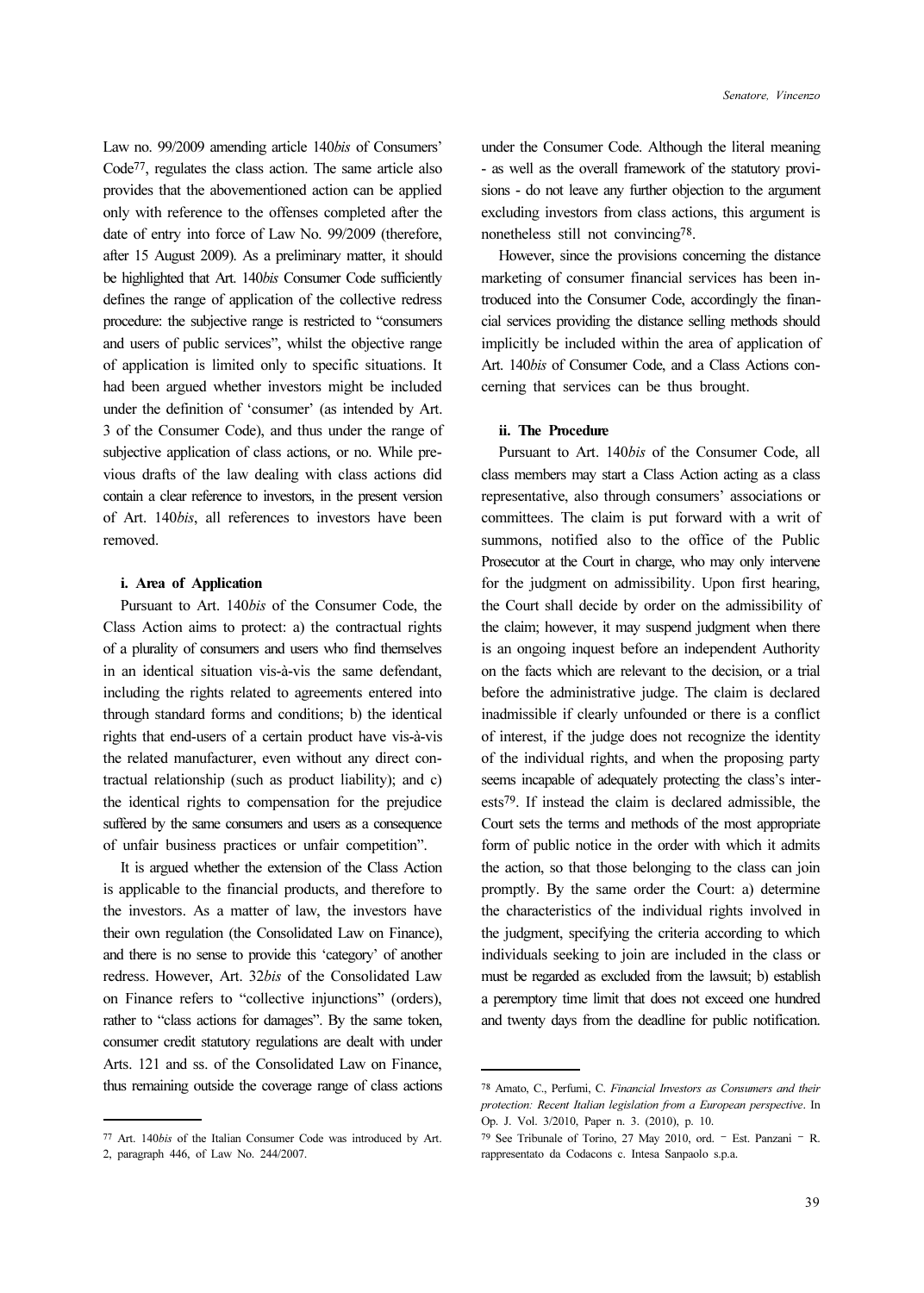By this date, the adhesion contracts shall be lodged at the registry, even by the claimant<sup>80</sup>.

The order with which the Court admits the action also determines the course of the procedure. In the same or subsequent order, which can be modified or revoked at any time, the Court may prescribe measures aimed at preventing undue repetitions or complications in the presentation of evidence or arguments. If the Court grants the claim, it shall issue a verdict by which the final amounts due to those who have joined the act shall be paid, or shall establish the homogeneous calculation criterion to pay these sums. As far as the kind of recoverable damages possible, the Italian legal system aims at consenting the full recovery of all the suffered damages, both economical (pecuniary loss, out-of-pocket expenses, loss of profit) and non-economical. Under the Italian law, non-economical damages include: (a) biological damages (which represent all damages to the psycho-physical integrity of a person, directly relating to the health of such person and as such can be proven by way of medical assessments), (b) moral damages (pain and sufferance), and (c) the so-called "existential damages" (any event which impacts on the normal life or on the relationships of a person and which negatively affects the existence of such person in a consistent manner). Moral and existential damages are recoverable only in cases provided for by the law, mainly in cases of criminal offences (Art. 2059 of the Italian Civil Code) or breach of human rights recognized by the Italian Constitution. All damages suffered, however, have to be a direct consequence of the defendant's behavior, so 'indirect' damages are not recoverable. The decision becomes enforceable one hundred and eighty days from publication, and the ruling establishes that the trial is also binding upon the members. After the decision no further class action can be put forward for the same facts and against the same company after the closing date for joining assigned by the judge, but single action of those individuals who do not join collective action can be brought without any prejudice.

# D. A way forward for the Italian financial framework in EU?

It seems that in the Italian system we find a growing

need for protection of weaker parties, also as regards financial contracts. Different remedies have thus been introduced in order to provide adequate investor protection. On the one hand, in fact, case law shows a certain tendency to act against non-transparent behavior by economic actors/operators and, on the other, of the legislator (or delegated authorities) to establish a set of rules allowing consumers to attack the "stronghold" of banking interests. In the same vein, several legislative provisions, such as the so-called "Decreto Bersani-bis" successively confirmed by a Parliamentary Act (Law n° 126/2008), introduced important changes concerning loans by giving a new basis to the relationship between the client and the bank, by granting the former new advantages. Class actions have thus been allowed under Article 32-bis of the T.U.F. applying Articles 139 and 140 of the Consumer Code to consumer associations. Finally, recent legislative and regulatory provisions have introduced an indemnity guarantee fund as well as a no-fault fund, thus creating an alternative compensatory system aimed at compensating damages suffered by a general category defined as "non professional" savers/investors (L. n° 262, 28 December 2005, n. 262 Disposizioni per la tutela del risparmio e la disciplina dei mercati finanziari, as implemented by D.lgs. n. 179/2007 and by Consob Regulation n. 16190/2007).

All these provisions have lead the Italian financial framework to an efficient and well-regulated system, providing consumers with five key elements: (i) Transparency, by providing full, plain, adequate and comparable (and understandable) information about the prices, terms and conditions (and inherent risks) of financial products and services; (ii) Choice, by ensuring fair, non-coercive and reasonable practices in the selling and advertising of financial products and services, and collection of payments; (iii) Redress, by providing inexpensive and speedy mechanisms to address complaints and resolve disputes; (iv) Privacy, by ensuring protection over third-party access to personal financial information; and (v) Trust, by ensuring that financial firms act professionally and deliver what they promise, (vi) Financial education, by providing consumers the knowledge needed to an appropriate use of financial products and services; (vi) ADR, providing several out-of-court procedures.

<sup>80</sup> See Art. 140bis, paragraph 9, Consumer Code.